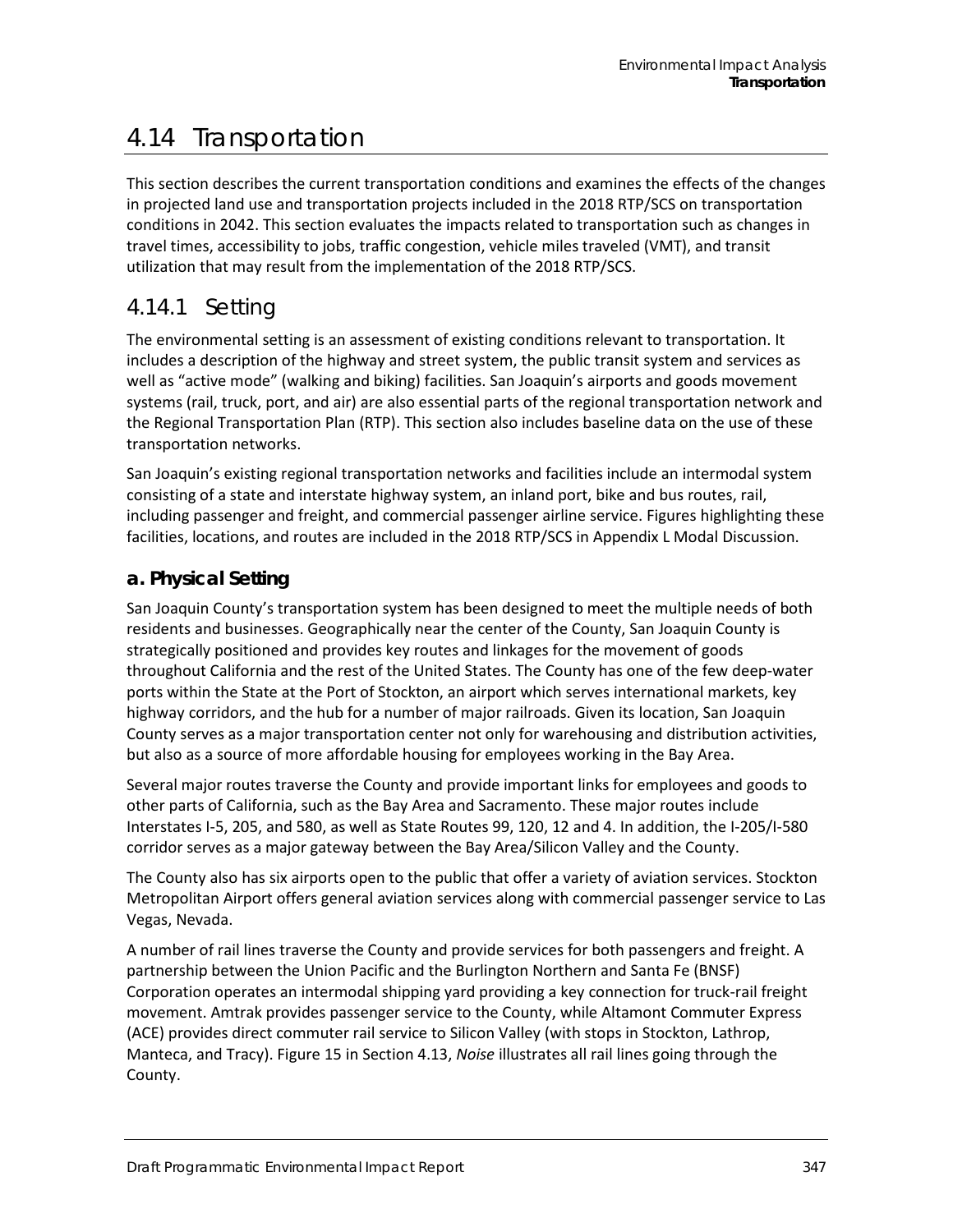### **b. Commute Patterns and Travel Characteristics**

Primarily due to San Joaquin County's location in California, the Central Valley has made the County a major center for distribution. Economic growth, both within the County and in areas such as Silicon Valley, Stanislaus County, and Sacramento, has led to increased commuter and freight traffic between the County and these regions. Of the 277,798 residents representing the employed workforce, approximately 83,339 commute outside of the region to their employment site.

Many work related daily trips are made in automobiles with origins beginning and ending in San Joaquin County. There are 230,784 jobs in San Joaquin County. Of those, 134,114 are occupied by San Joaquin County residents. The number of employed San Joaquin County residents that commute outside of the region for work is 131,700. 10.8% of external jobs are in Alameda County, 5.9% in Sacramento County, 5.9% in Stanislaus County, 5.7% in Santa Clara County, and 21.3% working in other counties. Of the jobs in San Joaquin County, 96,670 are filled by people residing outside of the region. The largest labor exporters to San Joaquin County are Stanislaus County (8.4%) and Sacramento County (7.2%).

Of the employed San Joaquin County residents, 39,951 car or vanpool to work on a daily basis. Other modes of travel (e.g., bus, fixed rail, motorcycle, and biking) account for 13,396 daily trips to work. 10,906 people work at home. Although carpooling and vanpooling represents 14.4 percent of all daily work related trips, 76.9 percent of all daily work related trips are made by a single occupancy vehicle. While, public transit, such as local and interregional bus lines, accounts for approximately 1.4 percent of commute trips in the County and walking and biking account for 1.9 and 0.5 percent, respectively

While public transit accounts for only a small percentage of daily trips, use of public transit had been growing until the economic recession of 2008. Transit service provision had been increasing since 2004, but the current recession has delayed implementation of continued planned increases. Air travel has continued to be important in the County. Commercial passenger air service was reestablished at Stockton Metropolitan Airport in June of 2006, which also provides air cargo services. Business air travel has increased at the Tracy Airport, and several of the other airports have experienced a strong demand for hangars and other general aviation services and facilities.

### **County Highways and Roadways**

San Joaquin County has an established network of roadways that serve the transportation needs of residents, visitors, and businesses. There are six major freeways and highways in the area: I-5, I-205, State Route (SR)-99, SR-4, SR-12, and SR-120. Interstate (I)-5 and SR-99 are the major north-south routes that lead north to Sacramento and south to Stanislaus County and the rest of the San Joaquin Valley. SR-12, SR-4, and SR-120 are east-west routes connecting between I-5 and SR-99 and beyond. Interstate 205 runs westward from I-5 and connects with I-580, which continues over the Altamont Pass and into the Bay Area.

To evaluate the functioning of the transportation system, the concept of Level of Service (LOS) is used to measure how well traffic flows on roadways. LOS A reflects uncongested vehicle operation and the free flow of traffic. At the other end, LOS F experiences long delays and severe congestion. [Table 41](#page-2-0) summarizes the LOS definitions for roadways. Performance measures related to LOS are reported later in this chapter.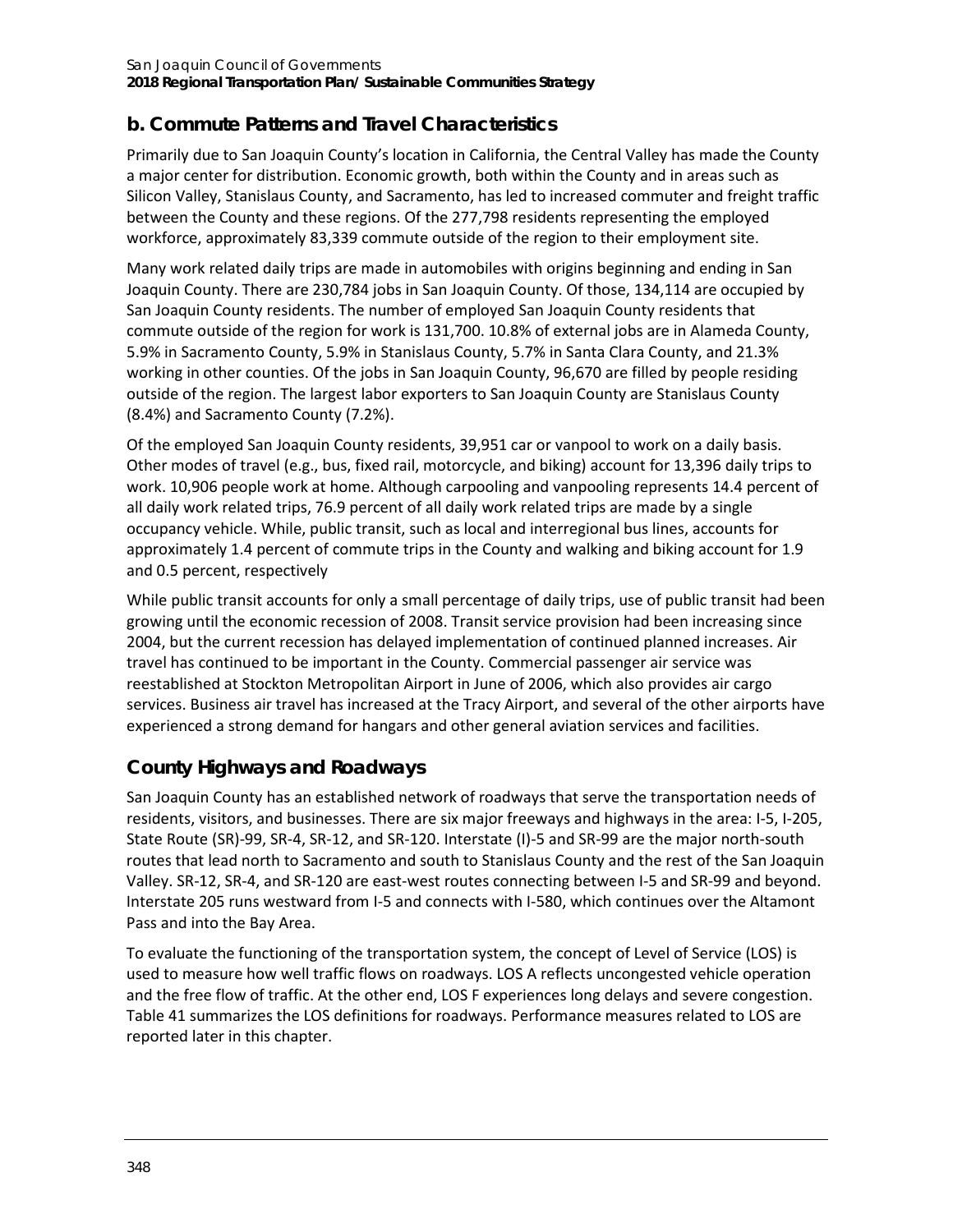| LOS | <b>Description</b>                                                                                      |
|-----|---------------------------------------------------------------------------------------------------------|
| A   | Free flow conditions; individual users are virtually unaffected by the presence of other vehicles.      |
| B   | Stable flow, but the presence of other vehicles in the traffic stream becomes noticeable.               |
| C   | Stable flow, but the operation of individual users becomes affected by interaction with other vehicles. |
| D   | Stable flow, but higher density with maneuverability restricted by congestion and reduced travel speed. |
| E.  | Operating conditions at or near the capacity level.                                                     |
| F   | Represents forced or a breakdown in traffic flow.                                                       |
|     | Source: Highway Capacity Manual 6 <sup>th</sup> Edition Transportation Research Board, 2016.            |

### <span id="page-2-0"></span>**Table 41 Level of Service Definitions/Characteristics**

#### **Railroads**

Rail lines in San Joaquin County are used for both passenger and freight services. Several major railways stretch through large portions of the County, including the Union Pacific and BNSF Railroads. Stockton serves as a hub for many of these railways and acts as a major distribution center for freight shipped to locations throughout California and the United States. Figure 15 in Section 4.13, *Noise,* illustrates all rail lines going through the County.

The Altamont Corridor Express (ACE), formerly the Altamont Commuter Express, is a commuter rail service in California connecting Stockton with San Jose. It is named for the Altamont Pass, an area through which it travels. The service commenced on October 19, 1998, with two trains daily in each direction (weekdays only). The frequency was increased in November 2009 to three trains daily in each direction and then increased to four trains daily in each direction in September 2012. There are 10 stops along its 86 miles route; present travel time is about 2 hours and 10 minutes from end-toend. The tracks are owned by Union Pacific. The ACE transit service uses Bombardier Bi-Level Coaches and "MPI F40PH-3C" locomotives. It is managed by the San Joaquin Regional Rail Commission. ACE is exploring the possibility of expanding service into the Central Valley between Modesto and Sacramento line as well as Stockton and Pittsburg.

Within the 2018 RTP/Sustainable Communities Strategy (SCS), approximately \$604 million in passenger rail transit operations and \$554.5 million in passenger rail transit capital investments are planned. Over half of these funds are targeted for expanding the current passenger rail system.

### **Airports**

San Joaquin County has six public airports that serve a variety of needs including air cargo, agricultural shipping, crop-dusting, passenger and corporate flights, flight training, and recreation uses. These airports are:

- Kingdon Executive Airport-Lodi
- Lind's Airport—Lodi
- **E** Lodi (Precissi) Airpark
- New Jerusalem Airport—Vernalis
- Stockton Metropolitan Airport-Stockton
- Tracy Municipal Airport—Tracy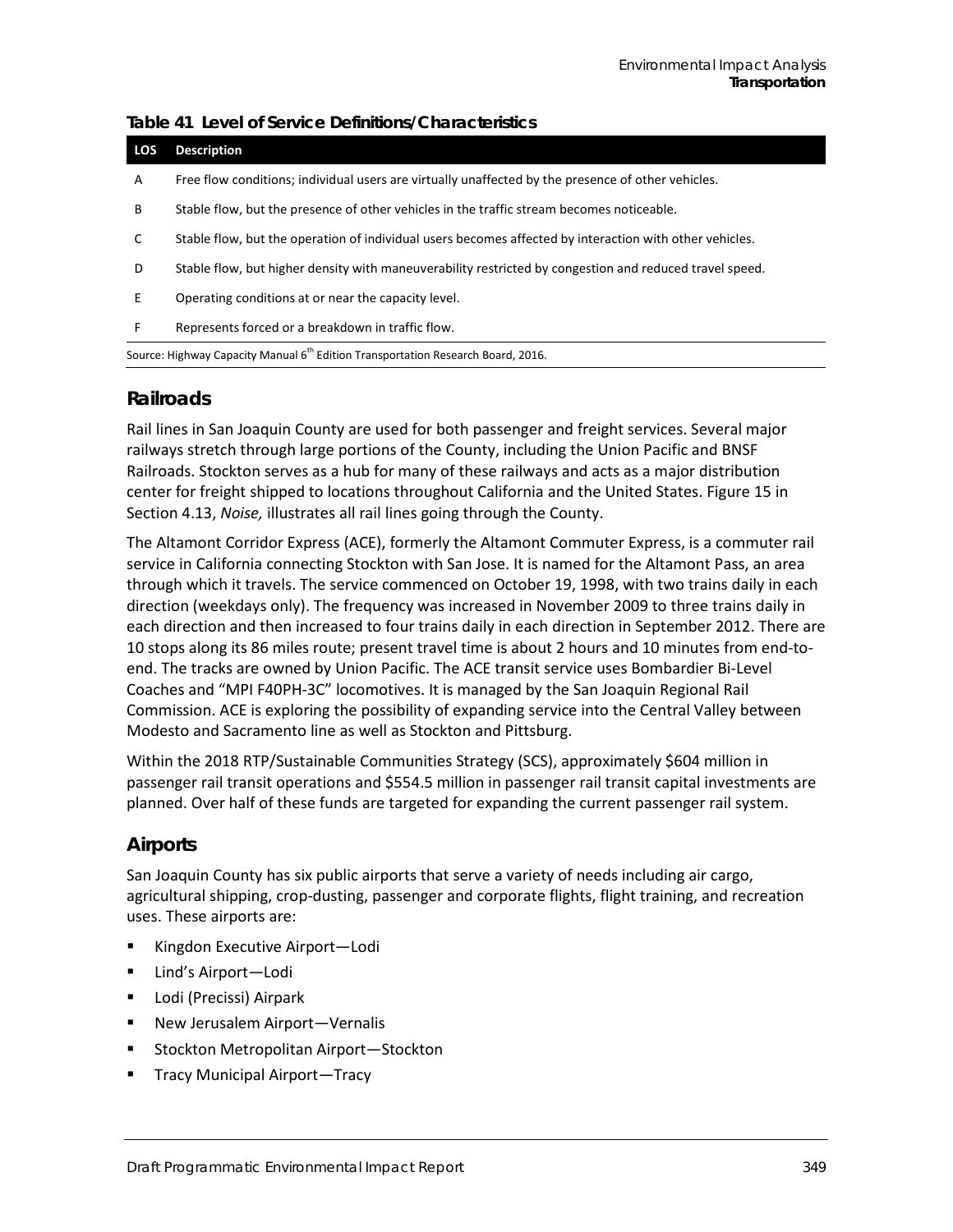Stockton Metropolitan, Tracy Municipal, and New Jerusalem (outside Tracy) are all public airports while Lind's Airport, the Precissi Airpark, and the Kingdon Airpark are privately owned. Stockton Metropolitan Airport is the largest airport in the County, offering limited passenger service to Las Vegas via Allegiant Air. In addition to Las Vegas, Stockton Municipal Airport has commercial service to Hawaii. The Tracy Municipal Airport is used for general aviation such as business flights, flight training, and recreation uses. While Lind's Airport in Lodi is privately owned, it is one of the most active public access airports in the County. The airport accommodates general aviation aircraft, including business jets. The remaining airports are used for small aircraft including business flights and crop-dusting activities. There exists a great demand for aircraft hangar space at both Lodi and Tracy airports.

### **Bus Transit**

The SJRTD provides bus service throughout the County with the Hopper service. The Hopper provides fixed-route service to the cities of Stockton, Lathrop, and Manteca as well as to the community of French Camp. Additional intercity bus lines provide service to Tracy. SJRTD also offers dial-a-ride services for both the general public and for the elderly/disabled throughout the County. These dial-a-ride services provide transportation seven days a week during nontraditional bus hours in rural areas not served by fixed-route lines. The dial-a-ride programs provide connection services to fixed-route lines and to passenger rail (such as ACE and Amtrak).

SJRTD's Interregional Commuter Service offers bus service to passengers traveling to Alameda, Contra Costa, Santa Clara, and Sacramento counties, including feeder service to BART for employees working in San Francisco and the East Bay. The SJRTD intercity route 91 connects Ripon, Manteca, and Stockton and routes 26 and 90 connect Tracy, Lathrop, French Camp, and Stockton. Routes 93 and 23 link Stockton to Lodi. The interregional service is designed to meet the needs of commuters who travel distances greater than 50 miles one way. Greyhound and Amtrak also provide interregional bus service.

Lodi's Grapeline, the Tracy Tracer, Manteca Transit, and smaller transit services in the cities of Escalon (eTrans) and Ripon (Blossom Express) also provide bus service. The combination of services supports local transit systems, bus rapid transit, intercity and interregional bus transit services, and needed services such as demand response for both those who are in need of transit for medical purposes and those in the rural areas of the County.

Within the 2018 RTP/Sustainable Communities Strategy (SCS), approximately \$1.7 billion in passenger bus transit operations and \$681.5 million in passenger bus transit capital investments are planned. Over half of these funds are targeted for expanding passenger bus service.

# **Other Transportation Systems**

The Port of Stockton is the second largest inland seaport on the West Coast. The port is located on the Stockton Deep Water Ship Channel, 75 nautical miles east from the Golden Gate Bridge. The Port is one mile from I-5, and is near interconnecting major highway systems. Rail service for the Port is provided by two transcontinental railroads: the Union Pacific and the BNSF. The port serves as a major transportation center that encompasses a 600-acre operating area and can handle approximately 70 percent of all container ship types. The Port has berthing space for 10 vessels, 500,000 square feet of dockside transit sheds and shipside rail trackage, and 2.7 million square feet of warehousing for both dry bulk and general cargoes (including steel). Each warehouse is served by rail.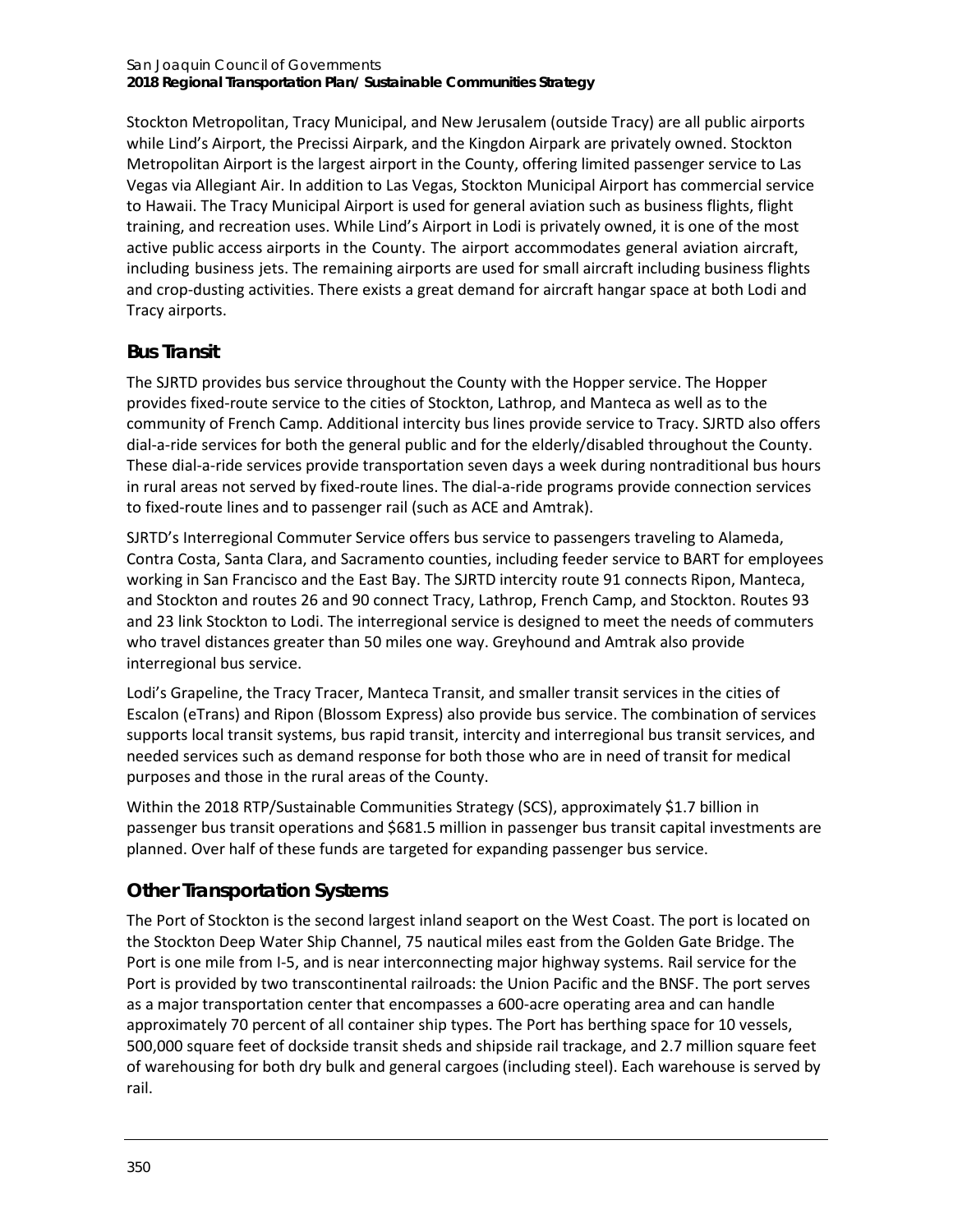In 2012 SJCOG prepared Regional Bicycle, Pedestrian, and Safe Routes to School Master Plan in coordination with its member agencies. The plan is compliant with the California Bicycle Transportation Act which allows all of SJCOG's member agencies to be eligible for state active transportation funding. All of SJCOG's member local agencies have developed Class I, II, or III bicycle facilities to serve bicycle travel. Most agencies including the County and the City of Stockton have long-range plans defining an envisioned future bicycle system. The total investment in active transportation infrastructure provides for over 800 miles of new Class I, II, or III bicycle lanes throughout San Joaquin County. The total revenues made available to support active transportation and complete streets represent a 13.5 percent increase over the 2014 Plan. This includes education, encouragement, and enforcement programs in support of walking and bicycling as well as planning and transit integration projects.

### **Local Transportation Systems**

The following provides a discussion of the existing transportation services in the cities in San Joaquin County. This includes major roadways, highways, rail service, public transit, and bikeways.

#### *Escalon*

Escalon, located toward the southeastern edge of the County, is centered at the intersection of SR-120, which runs east-west, and Escalon-Bellota Road/McHenry Avenue, which runs north-south. Passing through the City in a northwest-southeast direction is the BNSF railroad, which carries both freight and Amtrak passenger trains; these trains do not make regularly scheduled stops in the City.

SR-120 and Escalon-Bellota/McHenry serve as Escalon's main arterials. Escalon is primarily a city with rural character. The City operates eTrans flexible fixed-route and demand responsive services. This service also meets the Modesto Area Express (MAX) and Stanislaus Regional Transit (StaRT) services three times per day. A park-n-ride lot is located in Escalon as part of SJRTD's San Joaquin Commuter service to Livermore Labs and for SJRTD's Hopper deviated fixed route service that goes to Manteca, Lathrop, and French Camp.

#### *Lathrop*

Lathrop is located at a regional crossroads of freeway, rail, air, and local street systems in the south central section of San Joaquin County. Passing through or near the City are I-5 and I-205, SR-120 and SR- 99, as well as transcontinental lines for both the Southern Pacific and Union Pacific Railroads. All intersections of railroads and public roads in Lathrop are protected by automatic signals.

Urban development in the City lies primarily between I-5 and the Union Pacific Railroads which traverse the City in a north-south direction, but which curve toward the west in an area south of the City. Current east-west arterials include Roth Road, Lathrop Road, and Louise Avenue. Major northsouth arterials are Harlan Road (along I-5) and Seventh Street (between Lathrop Road and Louise Avenue). SJRTD buses provide public transit between the City and surrounding communities. The ACE station on Yosemite Avenue provides access to three roundtrip commuter trains to destinations in Silicon Valley.

#### *Lodi*

The dominant transportation feature in Lodi is SR-99, which passes through the City's eastern boundary, northward to Sacramento and southward to Stockton (and the rest of the County). Intersecting with SR-99 is SR-12/Kettleman Lane, a major east-west road providing access to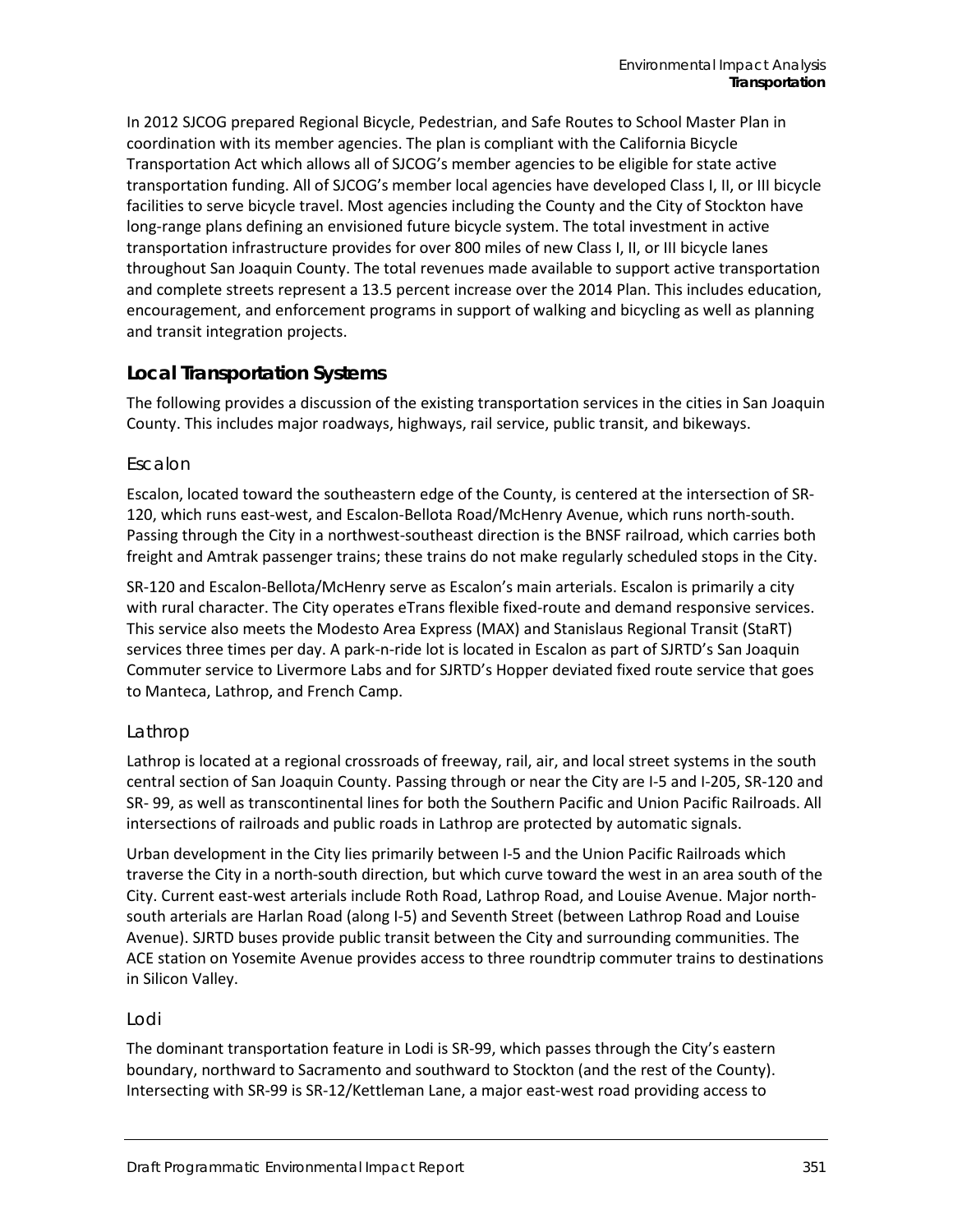#### San Joaquin Council of Governments **2018 Regional Transportation Plan/ Sustainable Communities Strategy**

Fairfield in the west, and to eastern San Joaquin County and the Sierra Nevada Mountains in the east. Two rail services operate lines which pass through Lodi, though these do not serve the City directly. Southern Pacific Railroad (SPRR) Company operates a north-south line west of SR-99, as well as two lines which intersect the north-south line at Lockeford and Sacramento Streets. The Central California Traction Company also operates a north-south line along the City's eastern edge that connects with SPRR's north-south line, via a branch along Lodi Avenue.

Lodi's street system follows a grid pattern with major north-south arterials that include Lower Sacramento Road, Ham Lane, Hutchins Street, Church Street, Stockton Street, Central Avenue, and Cherokee Lane. East-west arterials include Turner Road, Lockeford Street, Elm Street, Pine Street, Lodi Avenue, Kettleman Lane (SR-12), and Harney Lane. Public transit is provided through Lodi's Grapeline Fixed Route and Dial-A-Ride service. The bus service is available to the general public and serves Lodi and outlying areas with five routes. Additional service is provided by SJRTD's Intercity Route 23. The SJRTD Hopper route 93 also provides serviced from Lodi to Stockton. The SJRTD Interregional Commuter Services and Greyhound Bus Lines connect Lodi with Sacramento and other areas in and around the County.

#### *Manteca*

SR-99, which curves along the City's eastern border, and SR-120, dominates Manteca's circulation system. SR-120 provides access to nearby I-5, approximately 4 miles to the west. Within the Manteca planning area, SR-99 has interchanges at SR-120, East Yosemite Avenue, Lathrop Road, and French Camp Road. Between I-5 and SR-99, SR-120 has interchanges at Airport Way and Manteca Road. Major north-south arterials in the Manteca planning area are Airport Way, Union Road, Manteca Road, Austin Road, and Jack Tone Road. Major east-west arterials include Lathrop Road and Louise Avenue (which also serve as arterials in the City of Lathrop), as well as West Yosemite Avenue, Woodward Avenue, and West Ripon Road.

Manteca Transit began intra-city operations on November 1, 2006. The current fleet consists of five cutaway buses, and includes two fixed routes and Dial-A-Ride services. Within the City of Manteca, SJRTD intercity route 91 and Hopper route 27 connects Manteca with Ripon and Stockton.

Two rail lines run through Manteca. The SPRR line runs diagonally from northwest to southeast, and the Tidewater Southern line parallels the SPRR line through town, but then connects with the main Union Pacific line at French Camp in the north. The passing of trains on these tracks often lead to the obstruction of vehicular traffic on major roads in the City. The City is also served by the ACE commuter rail system with a station just across the border from Manteca on Yosemite Avenue in Lathrop.

#### *Ripon*

SR-99 and the SPRR, which pass through the center of town diagonally from northwest to southeast, bisect Ripon's circulation system. Partial interchanges exist at Second Street and Wilma Avenue. Northwest of the City, at the Jack Tone Road overpass, there is a complete interchange, providing access to both the northbound and southbound directions of SR-99. There is a mainline railroad crossing at Jack Tone Road, and one spur track crosses a City street in the industrial area.

The Stanislaus River defines the City's southern edge and the only access across the river in or near the City is via the SR-99 bridge. In addition to SR-99, access to Ripon from the west is provided by West Main Street (West Ripon Road), from the east by Milgeo Avenue, and from the north by Stockton Avenue (North Ripon Road) and Manley Road. Jack Tone Road, north of West Main Street,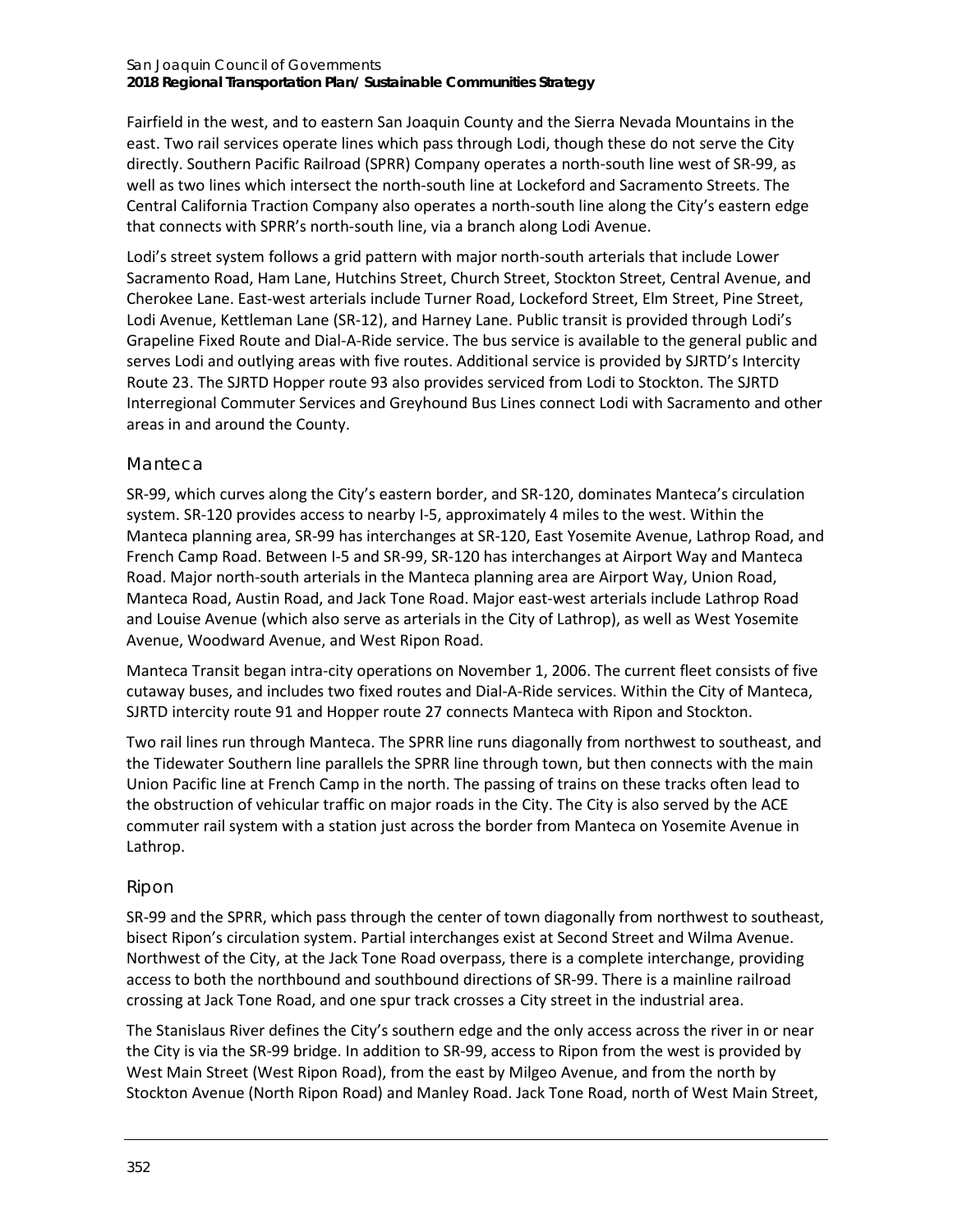is an arterial roadway. Other portions of Jack Tone Road, Main Street, Second Street, and Stockton Avenue serve as minor arterials.

The City of Ripon does not operate a City bus service, but does operate a City van driven by volunteers for local, special, or regional trips (dial-a-ride). However, SJRTD Hopper route 91 connects Manteca and Ripon to Stockton.

#### *Stockton*

Stockton's circulation system is the most extensive in the County with the Central Valley's two main north-south routes, I-5 and SR-99, passing through Stockton. In addition, SR-4, SR-26, and SR-88 also pass through the City in an east-west direction. SR-4, known as Charter Way, is Stockton's major east-west link between I-5 and SR-99. Other major east-west arterials in Stockton include Eight Mile Road, Hammer Lane, Benjamin Holt Drive, March Lane, Harding Way, and Oak Street. Major northsouth arterials include Thornton Road, Pershing Avenue, El Dorado/Center Street, West Lane, and Airport Way.

Several major railroads converge in Stockton, including the BNSF, Southern Pacific, and Union Pacific Railroads, as well as four local rail companies. Stockton is also served by Amtrak rail passenger trains on a line between Oakland and Bakersfield, and by ACE, which provides service from Stockton to San Jose three times daily.

Public transportation in Stockton is provided by SJRTD, which serves the City and the surrounding unincorporated areas. SJRTD provides 40 fixed bus routes and a dial-a-ride demand response service. The fixed-route service provides connections throughout Stockton and San Joaquin County including links to major employers, colleges, hospitals, and downtown Stockton. SJRTD also provides dial-a-ride service for the elderly and handicapped. The recently completed SJRTD Downtown Transit Center marked the establishment of the Metro Express Service, a form of Bus Rapid Transit (BRT) that operates along the Pacific Avenue Corridor.

#### *Tracy*

Tracy is located within a triangle made by three interstate highways: I-205 on the north, I-5 on the east, and I-580 from the west to the southeast. Interstates 205 and 580 merge just west of the Alameda/San Joaquin County line, and comprise a major east-west corridor to the Bay Area. Access to Tracy from I-580 is provided at Corral Hollow Road, Patterson Pass Road, and Chrisman Road. Access to the City from I-205 is provided at Patterson Pass Road, Eleventh Street, Grant Line Road, Tracy Boulevard, and MacArthur Drive. Major north-south arterials in the Tracy planning area include Corral Hollow Road, Tracy Boulevard, and MacArthur Drive. East-west arterials include Grant Line Road and Eleventh Street.

Southern Pacific operates two rail lines which cross in an "X" formation at MacArthur Drive, just south of Eleventh Street. Union Pacific operates a third line that runs parallel to Linne Road, south of Tracy. This line then bends up toward the northeast intersecting with the northwest-southeast SPRR line at the Tracy Army Defense Depot.

Public transit is provided through Tracy's Tracer Fixed Route and Paratransit service. The bus service is available to the general public and services Tracy with two routes. SJRTD Hopper route 90 services the city with connection between Stockton, Lathrop, and Tracy. SJRTD intercity route 26 provides service connecting the cities of Lathrop, Ripon, Stockton, Tracy, and Manteca.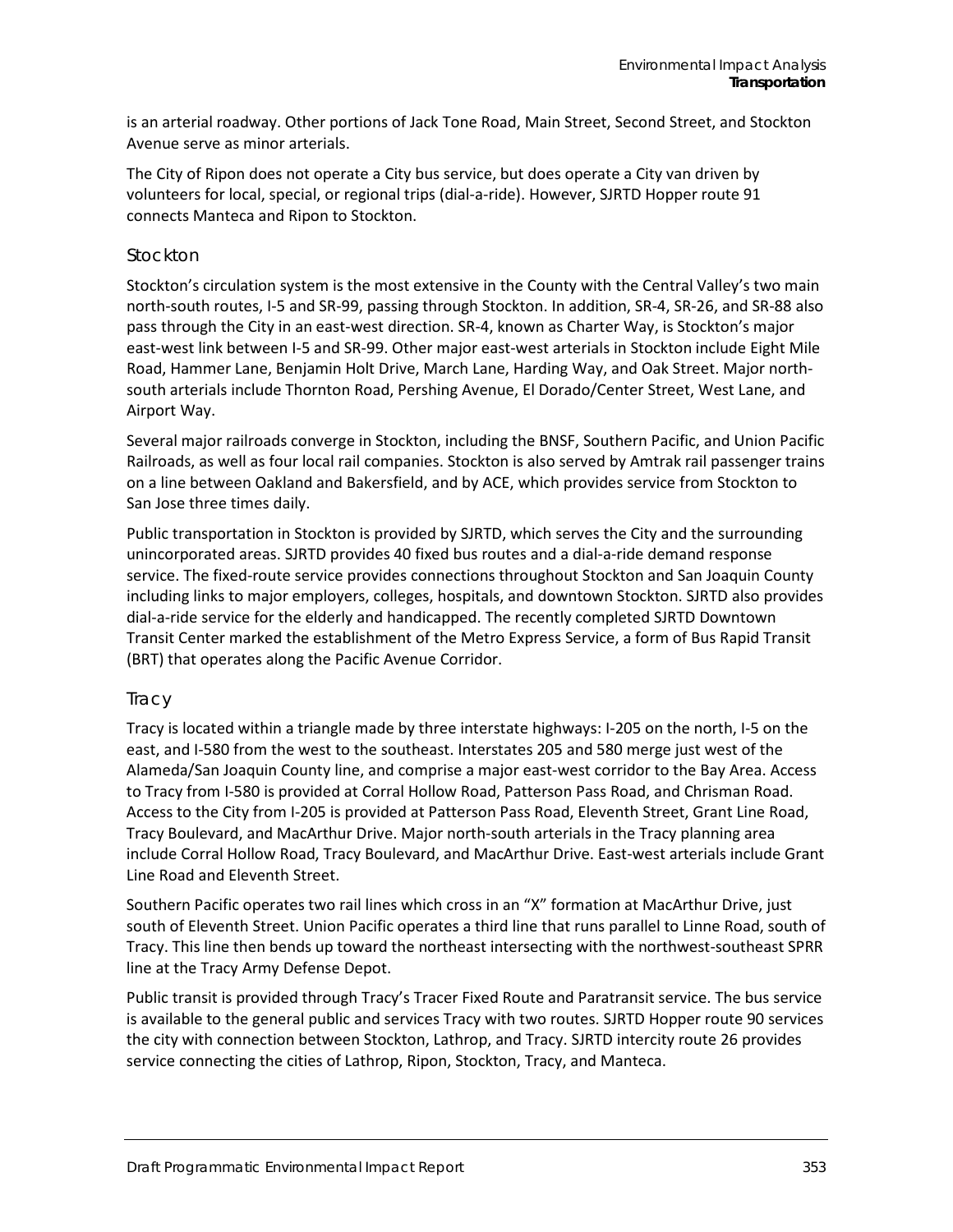#### San Joaquin Council of Governments **2018 Regional Transportation Plan/ Sustainable Communities Strategy**

Additional intercity and regional service is provided by SJRTD's General Public Dial-A-Ride, Elderly and Handicapped Dial-A-Ride, the San Joaquin Commuter inter-regional bus service**,** Greyhound Bus Lines, and Amtrak. Commuter rail transportation to San Jose and the rest of Silicon Valley as well as Lathrop, Manteca, and Stockton is provided by ACE. From the station on Tracy Boulevard, ACE provides service of three roundtrips daily

### **c. Regulatory Setting**

### **Federal**

### *National Environmental Policy Act*

The National Environmental Policy Act (NEPA) is implemented by regulations included in the Code of Federal Regulations (40 CFR § 1500 et seq.), which require careful consideration of the harmful effects of federal actions or plans, including projects that receive federal funds, if they may have a significant adverse effect on the environment. NEPA mandates that all federal agencies carry out their regulations, policies, and programs in accordance with NEPA's policies of environmental protection. NEPA encourages the protection of all aspects of the environment and requires federal agencies to utilize a systematic, interdisciplinary approach to agency decision-making that will ensure the integrated use of natural sciences such as geology. While NEPA compliance is not required for the project, NEPA compliance will be required for transportation improvement projects that will be financed using federal funds. Some development projects (such as low-income housing) also use federal funds and are subject to NEPA. The regulations also require projects requiring NEPA review to seek to avoid or minimize adverse effects of proposed actions, and restore and enhance environmental quality as much as possible.

### *Fixing America's Surface Transportation Act*

Fixing America's Surface Transportation (FAST) Act was signed into law in December 2015 (Public Law 114-94) and builds on the changes in federal legislation governing transportation policy and funding since 1991 (ISTEA, NEXTEA, SAFETEA-LU and MAP-21).The FAST Act authorizes \$305 billion through fiscal year 2020 for highways, highway and motor vehicle safety, public transportation, rail and research and technology programs and provides a dedicated source of federal funds for freight projects. The FAST Act expands the scope of consideration of the metropolitan planning process to include: consideration of intercity transportation, including intercity buses, intercity bus facilities and commuter vanpool providers; improving transportation system resiliency and reliability; reducing or mitigating the stormwater impacts of surface transportation; and enhancing travel and tourism. In addition, it requires strategies to reduce the vulnerability of existing transportation infrastructure to natural disasters.

Under the FAST Act, the U.S. Department of Transportation requires that MPOs, such as AMBAG, prepare long-range transportation plans and update them every four years if they are in areas designated as "nonattainment" or "maintenance" for federal air quality standards. Before enactment of the FAST Act and its predecessor, MAP-21, the primary federal requirements regarding long-range transportation plans were included in the metropolitan transportation planning rules (23 CFR Part 450 and 49 CFR Part 613). The FAST Act makes a number of changes to the statutes that underpin these regulations. Per federal requirements, long-range transportation plans must: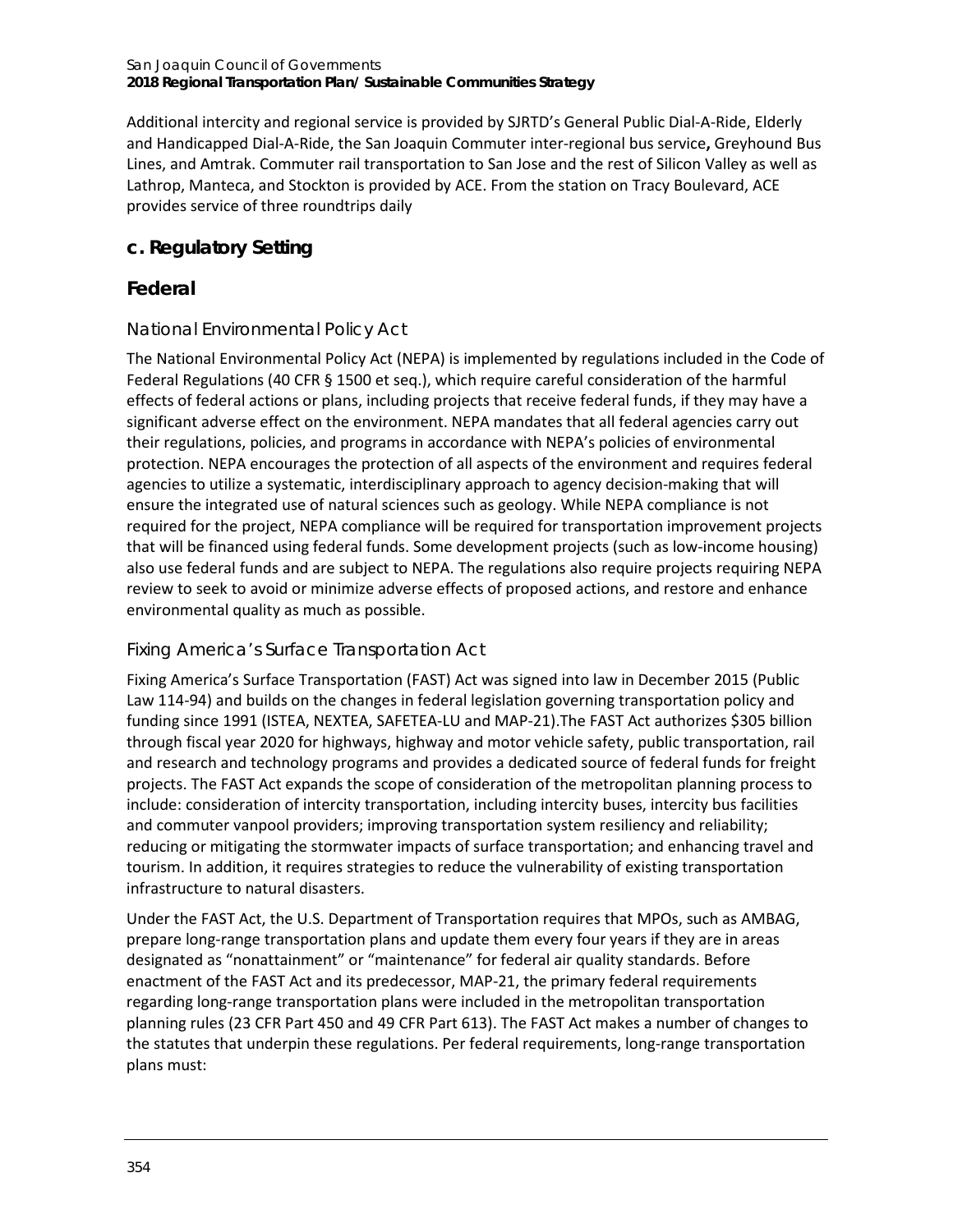- **Be developed through an open and inclusive process that ensures public input; seeks out and in that inclusive** considers the needs of those traditionally under served by existing transportation systems; and consults with resource agencies to ensure potential problems are discovered early in the planning process;
- Be developed for a period of not less than 20 years into the future; long-range transportation plans must reflect the most recent assumptions for population, travel, land use, congestion, employment and economic activity;
- Have a financially constrained element, transportation revenue assumptions must be reasonable, and the long range financial estimate must take into account construction-related inflation costs;
- Include a description of the performance measures and performance targets used in assessing the performance of the transportation system;
- Include a system performance report evaluating the condition and performance of the system with respect to performance targets adopted by the state that detail progress over time;
- **Include multiple scenarios for consideration and evaluation relative to the state performance** targets as well as locally-developed measures.
- Conform to the applicable federal air quality plan, called the State Implementation Plan, for ozone and other pollutants for which an area is not in attainment; and
- Consider planning factors and strategies in the local context (California Transportation Commission, 2010)

#### *Transportation Security Administration*

The Transportation Security Administration (TSA) is a component of the DHS and is responsible for security of the nation's transportation systems. With state, local, and regional partners, the TSA oversees security for highways, railroads, buses, mass transit systems, and ports. A vast majority of its resources are dedicated to aviation security and especially screening passengers and baggage.

### **State**

### *California Environmental Quality Act*

The California Environmental Quality Act (CEQA) defines a significant impact on the environment as a substantial, or potentially substantial, adverse change in the physical conditions within the area affected by the project. Land use is a required impact assessment category under CEQA. CEQA documents generally evaluate land use in terms of compatibility with the existing land uses and consistency with local general plans and other local land use controls (zoning, specific plans, etc.).

### *California Transportation Commission Regional Transportation Plan Guidelines*

Under Government Code Section 14522, the CTC is authorized to prepare guidelines to assist in the preparation of RTPs. The CTC's RTP guidelines suggest that projections used in the development of an RTP should be based upon available data (such as from the Bureau of the Census), use acceptable forecasting methodologies, and be consistent with the Department of Finance baseline projections for the region. The guidelines further state that the RTP should identify and discuss any differences between the agency projections and those of the Department of Finance.

The most recent update to the RTP guidelines was published in 2017, and includes new provisions for complying with Senate Bill 375 (see below), as well as new guidelines for regional travel demand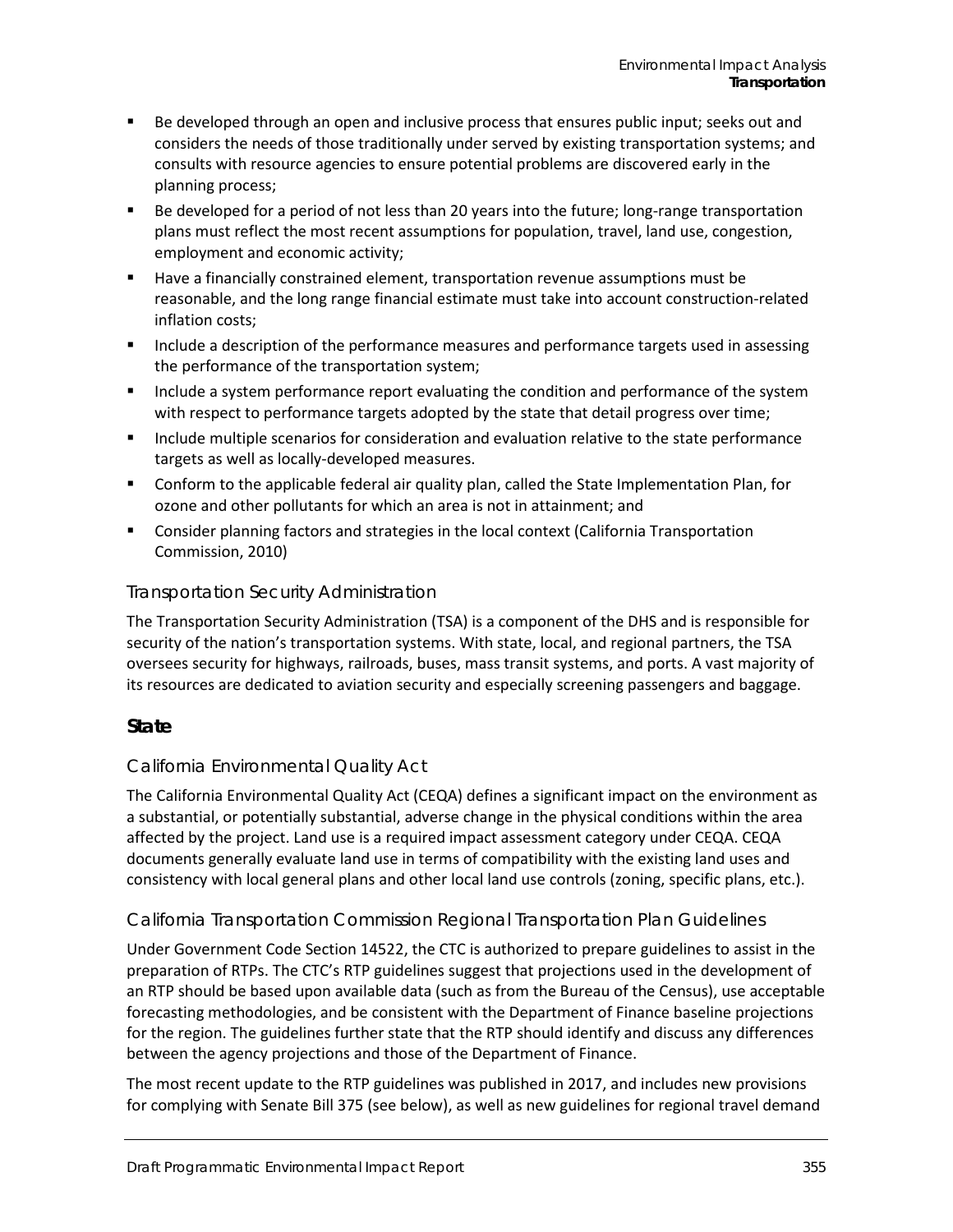#### San Joaquin Council of Governments **2018 Regional Transportation Plan/ Sustainable Communities Strategy**

modeling. The regional travel demand model guidelines are "scaled" to different sizes of metropolitan planning organizations (MPOs). SJCOG is included in the "D" grouping of the MPOs that have populations of between 500,000 and 1 million. The guidelines for regional travel demand modeling for the "D" group, and include (among many other things) detailed guidelines and standards for validation and sensitivity testing of the model.

#### *Senate Bill 375*

Sen. Bill No. 375 (Stats. 2008, ch. 728) (SB 375) requires MPOs to prepare a Sustainable Communities Strategy (SCS) that demonstrates how the region will meet its greenhouse gas (GHG) reduction targets through integrated land use, housing and transportation planning. Specifically, the SCS must identify a transportation network that is integrated with the forecasted development pattern for the plan area and will reduce GHG emissions from automobiles and light trucks in accordance with targets set by the California Air Resources Board. The targets for SJCOG (along with other San Joaquin Valley MPOs) are a 5 percent reduction in per capita GHG emissions by 2020, and a 10 percent reduction by 2035, in both cases compared with 2005 levels.

#### *Senate Bill 743*

SB 743 changes the way that public agencies evaluate the transportation impacts of projects under CEQA, recognizing that roadway congestion, while an inconvenience to drivers, is not itself an environmental impact (see Pub. Resource Code, § 21099, subd. (b)(2)). SB 743 provides opportunities to streamline CEQA for qualifying urban infill development near major transit stops in metropolitan regions statewide. A transit-oriented infill project can be exempt from CEQA if consistent with a specific plan for which an EIR was prepared, and also consistent with the use, intensity, and policies of an SCS or Alternative Planning Strategy that is certified by the CARB as meeting its greenhouse gas reduction targets. A city or county may designate an "infill opportunity zone" by resolution if it is consistent with the general plan and any applicable specific plan, and is a transit priority area within the adopted SCS or Alternative Planning Strategy. This infill opportunity zone is then exempt from level of service standards in the congestion management plan. Furthermore, under the bill parking impacts are no longer considered significant impacts on the environment for select development projects within infill areas with nearby frequent transit service.

In August 2014, the Governor's Office of Planning and Research circulated its draft changes to the State CEQA Guidelines implementing SB 743 for public comment. Revised draft guidelines were released on January 20, 2016. In addition to new exemptions for projects that are consistent with specific plans, the draft SB 743 guidelines replace congestion based metrics, such as auto delay and level of service, with Vehicle Miles Traveled as the basis for determining significant impacts, unless the guidelines provide specific exceptions. Following any revisions the Governor's Office of Planning and Research deems appropriate, it will submit the draft guidelines to the Natural Resources Agency for commencement of a formal rulemaking process.

#### *Assembly Bill 1358*

AB 1358, also known as the Complete Streets Act of 2008, amended the California Government Code Section 65302 to require that any substantive revisions to a city or county's Circulation Element include provisions for accommodations of all roadway users, including bicyclists and pedestrians.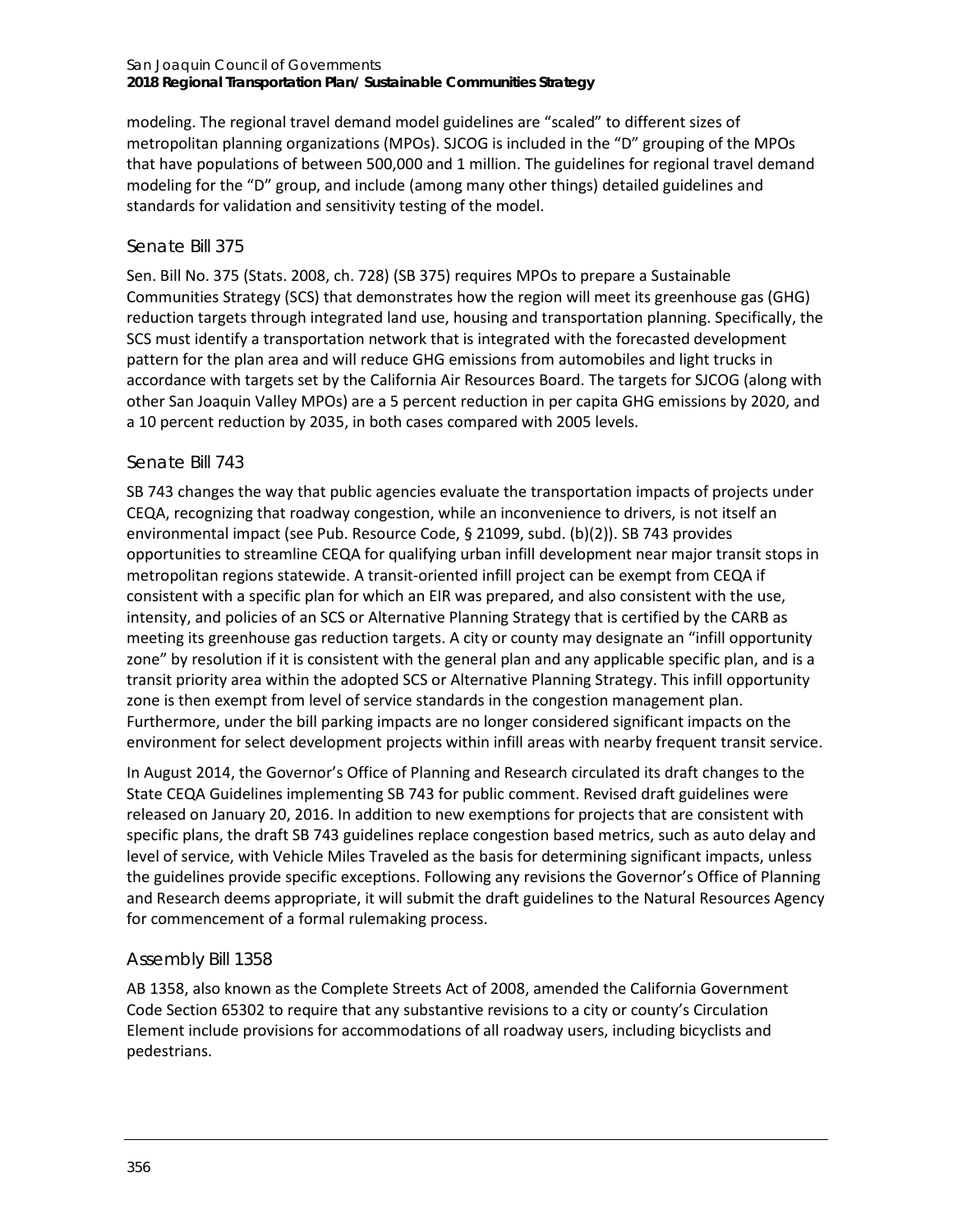#### *California Bicycle Transportation Act*

The California Bicycle Transportation Act of 1994 requires all cities and counties to have an adopted bicycle master plan to apply for Bicycle Transportation Account funding source.

### *California Department of Transportation (Caltrans)*

Caltrans, in conjunction with the California Highway Patrol (CHP), develops, maintains, and operates the State Highway System within San Joaquin County. San Joaquin lies within District 6, which is headquartered in Fresno.

### *California Congestion Management Program*

The Congestion Management Program (CMP) is the State mandated program (Government Code 65089) aimed at reducing congestion on highways and roads in California. The CMP establishes a designated roadway network of regional significance, roadway service standards, multi-modal performance standards and a land use analysis element to identify and mitigate multijurisdictional transportation impacts resulting from local land use decisions. Federal, State and local transportation funding is contingent upon local agency compliance with the CMP. SJCOG is the designated Congestion Management Agency for San Joaquin County.

#### **Local**

#### *2014 Regional Transportation Plan*

The 2014 Regional Transportation Plan (2014 RTP) was the most recent regional transportation plan adopted by SJCOG. As a foundation for this RTP, many of the policies and strategies from the 2014 RTP remain relevant and have been carried forward. RTP/SCS changes to the policies and strategies in the 2014 RTP were primarily made to ensure consistency of the 2018 RTP/SCS with SB 375 and to delete strategies that were completed since the 2014 RTP/SCS. Upon approval, the 2018 RTP/SCS will supersede all of the policies and strategies in the 2014 RTP. Therefore, the specific policies and strategies contained in the 2014 RTP are not included in this analysis.

#### *Local Agency General Plans*

State law requires cities and counties to adopt general plans, which must incorporate a transportation element. A general plan's transportation element describes the acceptable operating standards, levels of service, roadway classifications, and transportation related goals and policies of the city or county. Transportation elements also typically address public transit, bicycle, and pedestrian facilities; by law, the transportation element must be compatible with the General Plan land element and must not conflict with any plan element. The performance measures used for evaluation of the RTP in this document are intended to supplement local standards by focusing explicitly on regional system performance.

#### *San Joaquin County Traffic Impact Mitigation Fee*

The Traffic Impact Mitigation Fee (TIMF) is collected to finance transportation facilities needed to accommodate new or expanded development within the unincorporated areas of San Joaquin County. In January 1989, the Board of Supervisors adopted Ordinance 3452 establishing an infrastructure-financing program for the County TIMF. The Board of Supervisors has adopted changes to the TIF program by adopting resolutions.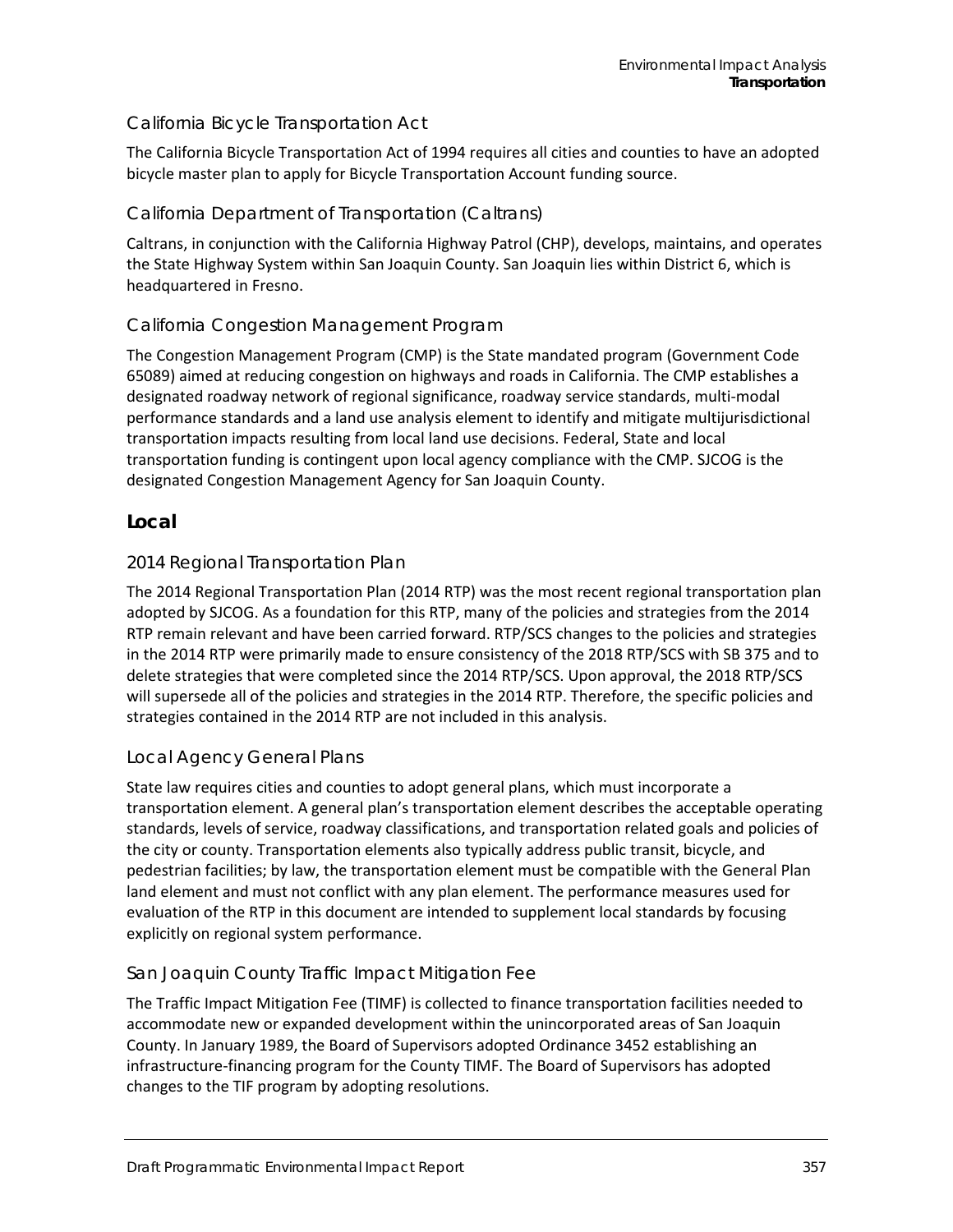# 4.14.2 Impact Analysis

### **a. Methodology and Significance Thresholds**

### **Significance Thresholds**

For the purposes of this Program EIR, SJCOG has determined that adoption and/or implementation of the 2018 RTP/SCS would result in significant impacts to the transportation system, if any of the following would occur:

- 1. Conflict with the following measures of effectiveness for the performance of the circulation system:
	- a. Total daily hours of vehicle delay;
	- b. Total peak period Congested Vehicle Miles Travelled (CVMT);
	- c. Increase in active transportation trips
	- d. Increase in transit trips
	- e. Any increase in performance indicators a. and b. compared to future baseline without the project conditions would be considered a significant impact. Any decrease in performance measures c. and d. compared to existing future baseline without the project would be considered a significant impact.
- 2. Conflict with an applicable congestion management program, including, but not limited to, level of service standards and travel demand measures, or other standards established by the County congestion management agency for designated roads or highways.
- 3. Result in a change in air traffic patterns, including either an increase in traffic levels or a change in location that results in substantial safety risks.
- 4. Substantially increase hazards due to a design feature (e.g., sharp curves or dangerous intersections) or incompatible uses (e.g., farm equipment).
- 5. Result in inadequate emergency access.
- 6. Conflict with adopted policies, plans, or programs regarding public transit, bicycle or pedestrian facilities, or otherwise decrease the performance or safety of such facilities.

### **Methodology**

Regional conditions for a number of key performance indicators form the basis for the transportation impacts analysis presented in this Program EIR. These indicators include VMT, roadway congestion (as measured by Level of Service [LOS]), vehicle hours of congestion, shares of transit and non-motorized trips, transit productivity, and miles of bicycle and pedestrian routes. These indicators have been important performance measures throughout the development of the RTP and the associated SCS, and all relate directly to the performance of the region's transportation system.

One "VMT" is one vehicle traveling on a roadway for one mile. Regardless of how many people are traveling in the vehicle, each vehicle traveling on a roadway within the region produces VMT.

For the purposes of the Program EIR, VMT is estimated and projected for a typical weekday. VMT has been a primary indicator of travel for policy-makers and transportation professionals for decades. Several features collectively make VMT a key performance measure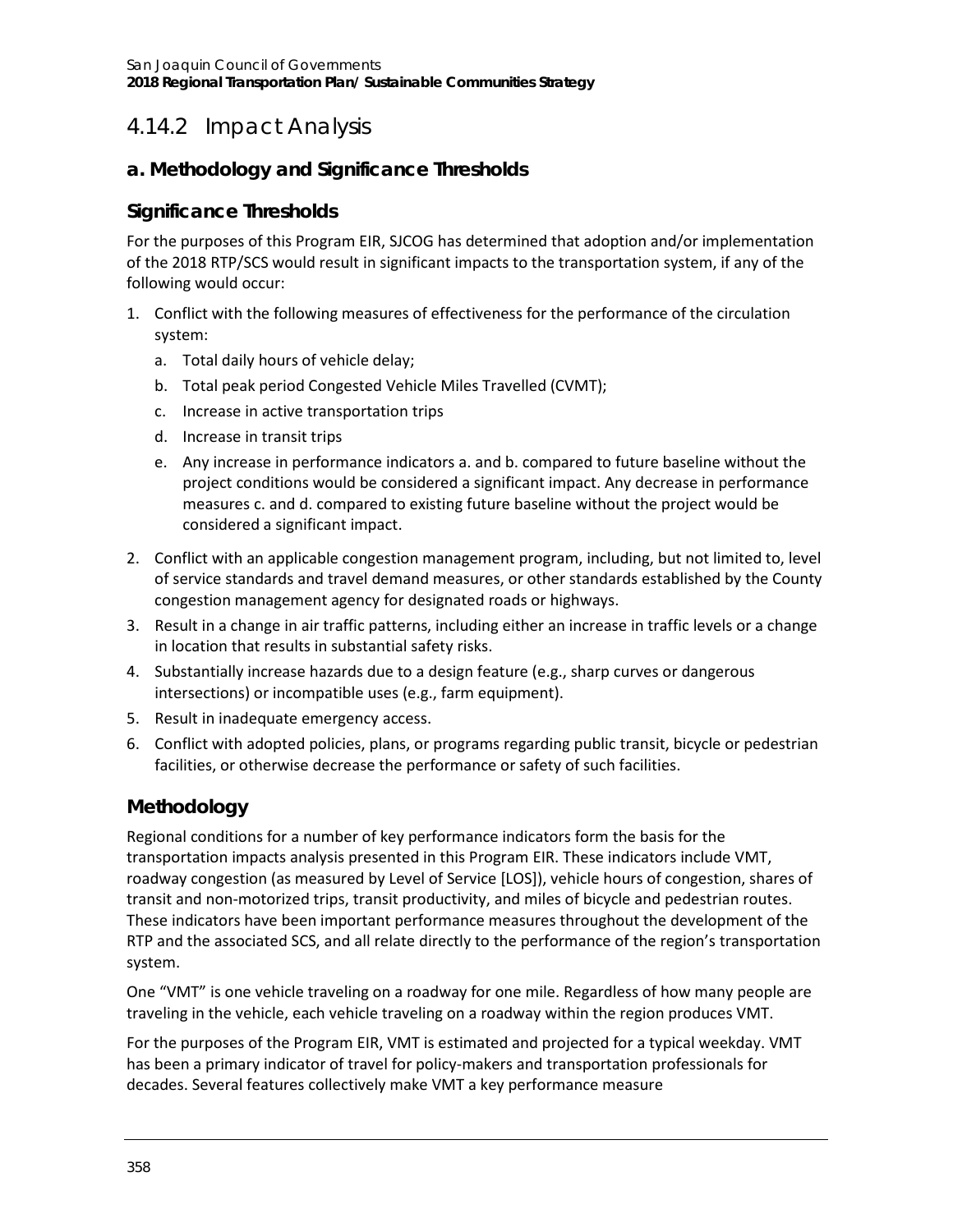- First, it is relatively easy to calculate by counting traffic on roadways at different locations. It is one of the few measures of transportation performance consistently and comprehensively estimated and documented in the region.
- **Second, VMT bears a strong and direct relationship to vehicle emissions, although the** relationship is becoming more complex moving into the future. Electric and hybrid vehicles, along with state and federal policies pertaining to vehicle fuel efficiency and the formulation of vehicle fuels suggest that on a per VMT basis, emissions for most pollutants will decline relative to today. However, even if emissions per VMT improve, lower VMT will still mean lower emissions.
- Third, VMT can be influenced by policy in a number of different ways. By providing more attractive alternatives to driving alone, VMT can be reduced by shifting from vehicle to nonvehicle modes (i.e., from a car trip to a bike or walk trip), or from single-occupancy vehicle (SOV) trips to higher- occupancy vehicle (HOV) trips such as formal or informal carpooling or transit trip). VMT can be influenced by land use patterns as well. A better mix of residential, employment, education, and service uses in an area can allow people to accomplish their daily activities with less driving, and consequently, less VMT. Policies that aim to charge drivers user fees to cover the cost of services they use (such as parking) rather than have taxpayers and other third parties bear these costs also reduced VMT.
- Fourth, VMT correlates with travel time. The more miles driven, the more vehicles on the roadways at any given time and higher numbers of vehicles eventually result in longer travel times.

Transportation data was supplied by SJCOG based on forecasts developed using the Tri-County Valley Model Improvement Program (VMIP2) travel demand model (SJCOG Model). This threecounty model (Merced, Stanislaus and San Joaquin Counties) characterizing the transportation environment was developed in accordance with and validated to state/federal standards including the 2017 California Transportation Commission RTP Guidelines.

Model inputs are listed below.

- **Socioeconomic Data by Traffic Analysis Zone**
- Roadway Network Characteristics by Functional Classification of Roadway
- Land Use and Accessibility for Auto Ownership Model
- Land Use, parking, Travel Demand Model (TDM), Walk and Bike for Mode Choice Model
- **Transit Networks**
- **External Trips (inter-regional trips)**

The model includes modules that incorporate household characteristics (size, number of workers, income, single-family or multi-family unit); auto ownership; trip generation; trip distribution; mode choice (e.g., single-occupant vehicle, multi-occupant vehicle, transit and active modes (walking and cycling); and traffic assignment to the transportation network. The RTP/SCS foundation is comprised of recent household and job growth forecasts, market demand and economic studies, and transportation studies including SJCOG's Smart Growth Transit Oriented Development Plan, Goods Movement Study, and Regional Bike/Pedestrian Master Plan.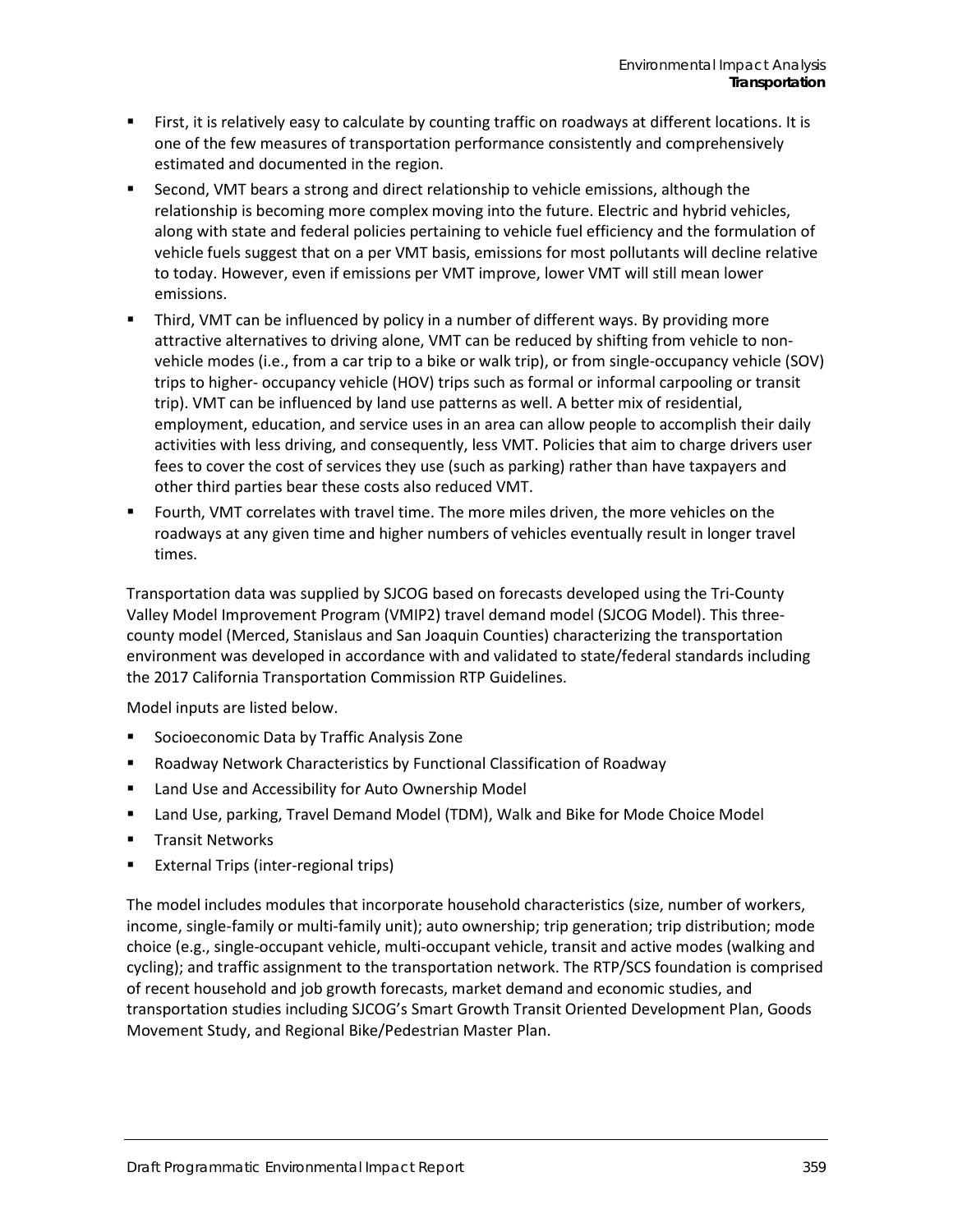### **b. Project Impacts and Mitigation Measures**

This section describes generalized impacts associated with some of the projects anticipated in the 2018 RTP/SCS. Due to the programmatic nature of the 2018 RTP/SCS, a precise, project-level analysis of the specific impacts associated with individual transportation and land use projects is not possible. In general, however, implementation of proposed transportation improvements and future projects under the land use scenario envisioned by the 2018 RTP/SCS could result in transportation related impacts.

| <b>Threshold 1:</b> Result in a substantial increase in VMT or Vehicle Hours of Delay (VHD) compared to |
|---------------------------------------------------------------------------------------------------------|
| future baseline without the project                                                                     |

#### **Impact T-1 DAILY HOURS OF VEHICLE DELAY AND TOTAL PEAK PERIOD CONGESTED VMT IN THE SJCOG REGION WOULD INCREASE BETWEEN FUTURE BASELINE 2015 CONDITIONS AND 2042 CONDITIONS WITH IMPLEMENTATION OF THE 2018 RTP/SCS. IMPACTS WOULD BE SIGNIFICANT AND UNAVOIDABLE.**

The 2018 RTP/SCS includes a series of individual improvement projects and programs (street and highway, transit, bicycle and trail, pedestrian and other projects) to help expand and enhance San Joaquin's multi- modal transportation system[. Table 42](#page-13-0) provides expenditures in the 2018 RTP/SCS compared to the 2014 RTP/SCS.

#### <span id="page-13-0"></span>**Table 42 Summary of RTP Investments**

| <b>Project Category</b>                                         | <b>2018 RTP/SCS</b><br><b>Expenditure (in millions)</b> | <b>2014 RTP/SCS</b><br><b>Expenditure (in millions)</b> | Percent<br>Change |
|-----------------------------------------------------------------|---------------------------------------------------------|---------------------------------------------------------|-------------------|
| Roadway Operations, Maintenance, and Safety                     | \$4,448                                                 | \$3,875                                                 | 14.8%             |
| Transit                                                         | \$3,572                                                 | \$3,520                                                 | 1.5%              |
| Roadway Capacity (mainline, interchanges,<br>regional roadways) | \$3.121                                                 | \$3.273                                                 | $-4.6%$           |
| <b>Active Transportation</b>                                    | \$320                                                   | \$282                                                   | 13.5%             |
| Total                                                           | \$11,461                                                | \$10,950                                                | 4.7%              |
| Source: SJCOG 2014 RTP                                          |                                                         |                                                         |                   |

[Table 43](#page-14-0) shows changes in vehicle activity and system performance characteristics between 2015 and the horizon year of the plan (2042).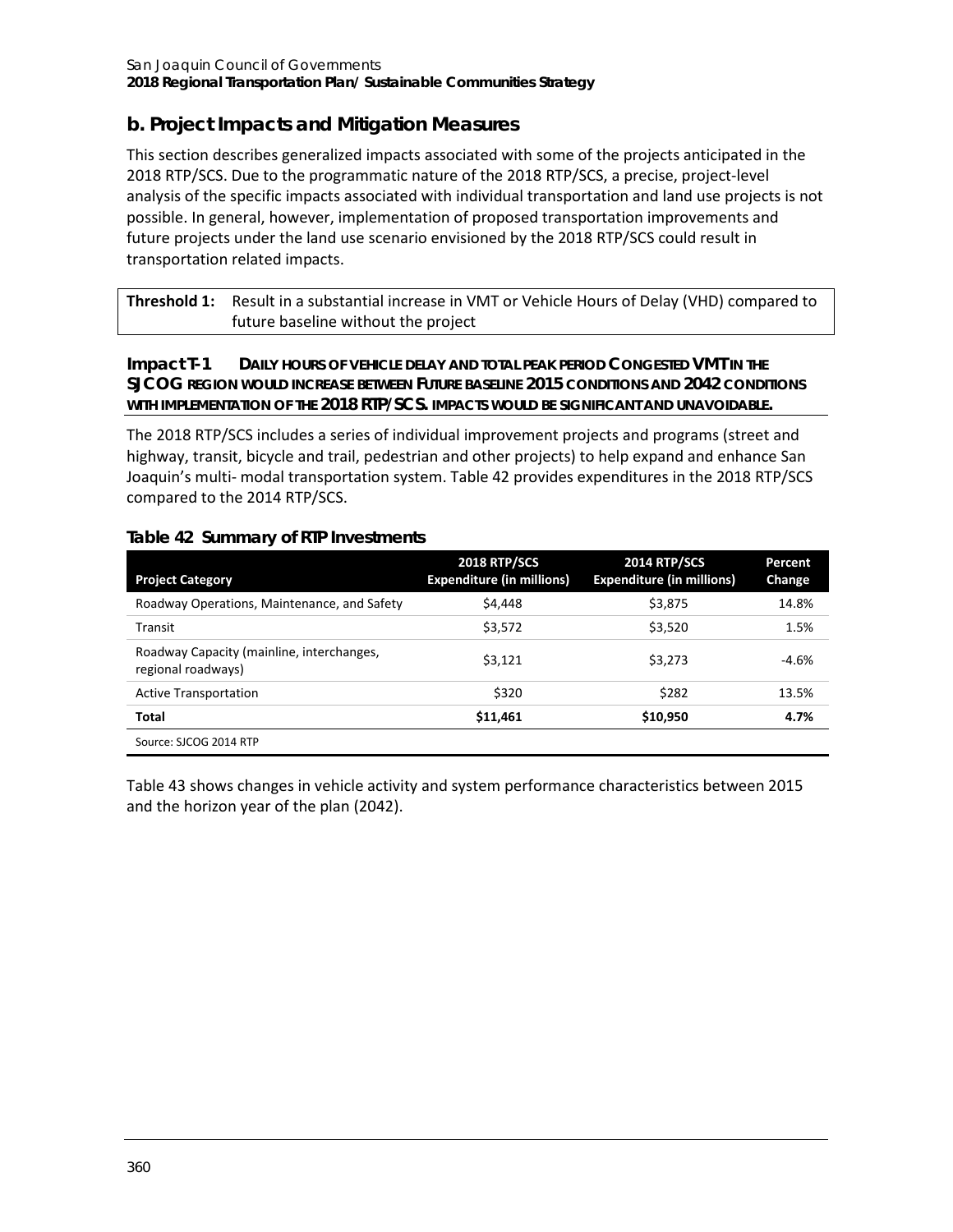|                                                                                                                                    |                         |              | 2015-2042<br>Percentage |                           | <b>2042 Plan</b><br>vs. No |
|------------------------------------------------------------------------------------------------------------------------------------|-------------------------|--------------|-------------------------|---------------------------|----------------------------|
| <b>Indicators &amp; Measures</b>                                                                                                   | 2015<br><b>Existing</b> | 2042<br>Plan | Change<br>with Plan     | 2042<br><b>No Project</b> | Project<br>% Change        |
| <b>Total Population</b>                                                                                                            | 726,060                 | 1,050,218    | 44.65%                  | 1,050,218                 | 0.0%                       |
| Total VMT per Weekday (Miles, in Thousands)                                                                                        | 17,991,590              | 23,273,168   | 29.36%                  | 22,892,656                | $+1.66%$                   |
| Congested Lane Miles (Level of Service E and F)                                                                                    | 340                     | 611          | 79.7%                   | 732                       | $-19.80%$                  |
| Vehicle Hours of Delay                                                                                                             | 922,252                 | 961,642      | 4.27%                   | 1,170,789                 | $-21.75%$                  |
| <b>Other Indicators (Modeled Outcomes)</b>                                                                                         |                         |              |                         |                           |                            |
| Public Transit (Daily Boardings)                                                                                                   | 22,350                  | 30,277       | 35.47%                  | 26,263                    | $+15.28%$                  |
| Bike+Walk (Non-Motorized)                                                                                                          | 149,103                 | 219,716      | 47.36%                  | 208,484                   | +5.39%                     |
| Single Occupancy Vehicle (SOV)                                                                                                     | 943,606                 | 1,241,033    | 31.52%                  | 1,243,783                 | $-0.22%$                   |
| High Occupancy Vehicles (HOV) 2+ per vehicle                                                                                       | 1,305,270               | 1,769,721    | 35.58%                  | 1,730,352                 | $+2.28$                    |
| Per Capita Vehicle Miles Traveled (VMT) (All Trips)                                                                                | 24.78                   | 22.16        | 11.82%                  | 21.8                      | $+1.65%$                   |
| Source: SJCOG, 2018; Caltrans Highway Performance Monitoring System (HPMS) for 2015 Existing VMT, California Public Road Data 2015 |                         |              |                         |                           |                            |

#### <span id="page-14-0"></span>**Table 43 Vehicle Activity and System Performance**

As shown in [Table 43,](#page-14-0) implementation of the 2018 RTP in 2042 would not reduce VMT and levels of congestion relative to existing (2015) conditions. Overall VMT levels would rise by about one-half in 2042, reflecting San Joaquin's substantial population gains during the 25-year period. However, this increase in absolute VMT would result in only a 4% increase in the number of hours motorists would experience congested conditions (defined by SJCOG's RCMP Levels of Service (LOS) grades E and F.). Conversely, the number of congested lane miles measure would increase by more than 80 percent under the 2018 RTP/SCS compared to 2015 conditions.

Between 2015 and 2042 public transit boardings are projected to increase by more than one third, even though transit as a total share would remain constant to baseline conditions. The number of trips by bicycle and walking would increase by nearly 50% over baseline conditions increasing the total share of bike and walk trips from 4.87% in 2015 to 5.37% by 2042. Although the number of trips by single occupancy vehicles would increase by one-third between 2015 and 2042, the share of trips by single-occupancy vehicles is projected to decline by nearly a full percentage point. The percentage growth in high-occupancy vehicle (HOV) mode share would exceed the growth in single occupancy vehicle trips resulting in a HOV mode share of 59% - exceeding the 2015 baseline share of 58%. VMT per capita between 2015 and 2042 is projected to decrease by approximately 12 percent.

Thus, impacts on San Joaquin's overall circulation system resulting from implementation of the proposed 2018 RTP/SCS are considered potentially significant. Measures intended to reduce vehicle travel and improve LOS are part of the 2018 RTP/SCS. These include increasing transit use ridesharing and other measures to reduce demand on the transportation system; investments in non-motorized transportation; seeking to optimize land use/transportation connection; other travel demand measures described in in local agency General Plans; and key roadway investments targeted to reduce congestion levels and improve LOS. Even with the inclusion of these projects and measures, transportation impacts under T-1 would be potentially significant.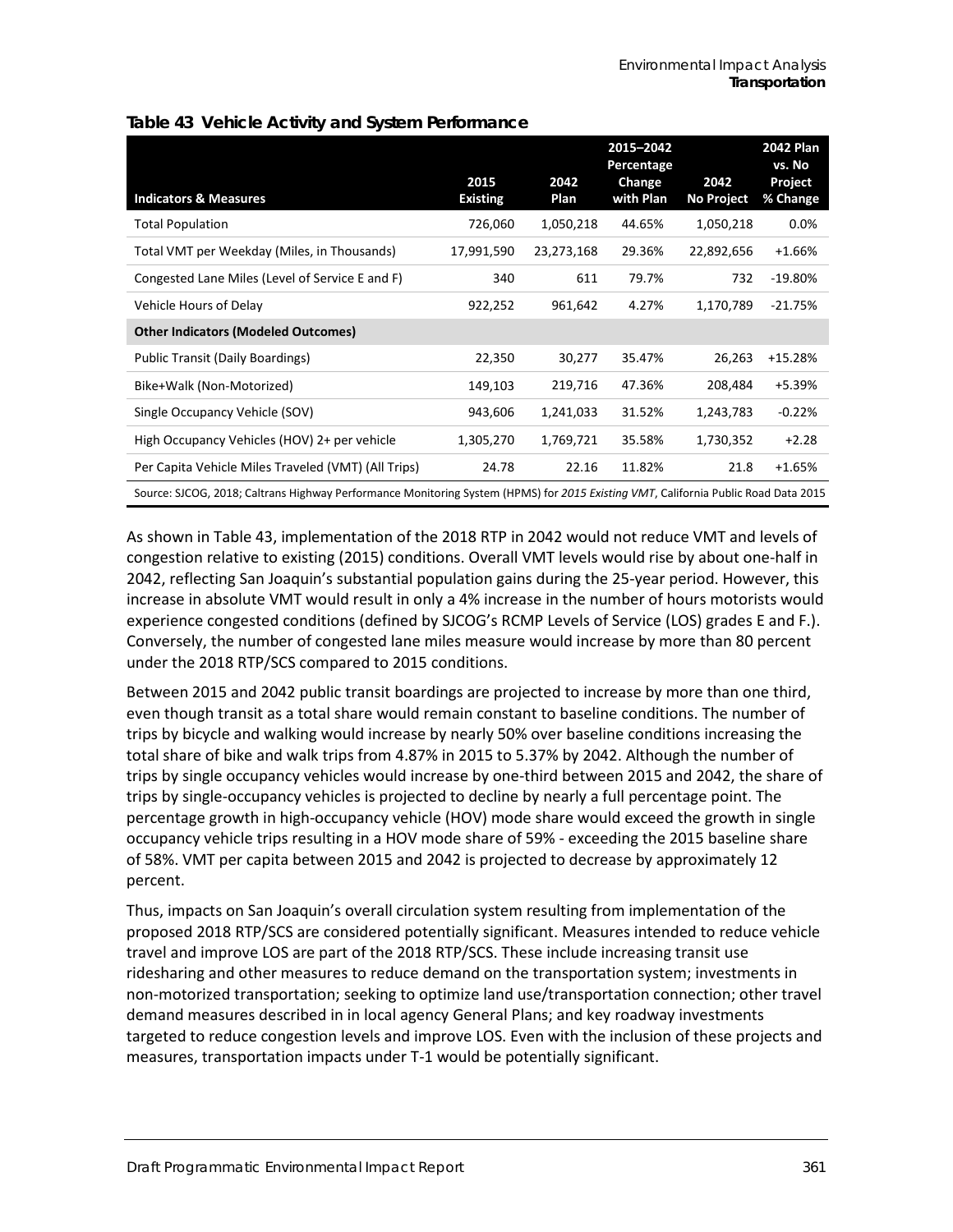### **Mitigation Measures**

For transportation projects under their jurisdiction, SJCOG shall implement, and transportation project sponsor agencies can and should implement, the following mitigation measures. These mitigation measures have been developed for the 2018 RTP/SCS program where applicable for all transportation projects. Cities in the SJCOG region can and should implement these measures, where relevant to land use projects implementing the 2018 RTP/SCS.

### *T-1(a) Reduced Vehicle Travel*

In addition to the current Tier 1 RTP projects, SJCOG shall continue to explore potential measures to reduce vehicular travel. Such measures can include, but are not limited to land-use strategies to reduce VMT, car- sharing programs, additional car and vanpool programs, and additional bicycle programs.

### *T-1(b) Evaluation of VMT*

Implementing and local agencies shall evaluate VMT as part of project specific review and identify and implement measures that reduce VMT including mixed use land uses and inclusion of alternative and active transportation facilities (bike racks, transit stops, and pedestrian amenities).

### **Significance After Mitigation**

If implementing agencies adopt Mitigation Measure T-1, impacts would be reduced although it is not anticipated impacts would be reduced to less than significant. Even with implementation of Mitigation Measures T-1(a) and T-1(b), substantial increases in VMT and congested lane miles would remain. Because this document evaluates impacts at the programmatic level, all project circumstances are not foreseeable. As appropriate, SJCOG will encourage implementing agencies to adopt measure T-1(a) and (b) through its Intergovernmental Review process. However, SJCOG cannot require the implementing agency to adopt these mitigation measures because such agencies are ultimately responsible to determine and adopt mitigation. Therefore, this impact remains significant and unavoidable.

| <b>Threshold 2:</b> Conflict with an applicable congestion management program, including, but not |
|---------------------------------------------------------------------------------------------------|
| limited to, level of service standards and travel demand measures, or other                       |
| standards established by the County congestion management agency on designated                    |
| roads or highways                                                                                 |

**Impact T-2 IMPLEMENTATION OF THE TRANSPORTATION IMPROVEMENT PROJECTS AND THE LAND USE SCENARIO ENVISIONED BY THE 2018 RTP/SCS COULD CONFLICT WITH APPLICABLE CONGESTION MANAGEMENT PLAN PROGRAMS BY DECREASING THE LEVELS OF SERVICE OF ROADWAY OPERATIONS IN THE SJCOG PLANNING AREA. IMPACTS WOULD BE SIGNIFICANT AND UNAVOIDABLE***.*

The analysis of roadway operations takes the existing and forecasted traffic volumes on the study roadway segments and compares it to established level of service volume thresholds established in SJCOG's Regional Congestion Management Program (RCMP). RCMP roadways consist of the entire state highway system and selected local roadways of regional significance. LOS criteria takes into account variables such as traffic volumes, roadway capacity, and other considerations as appropriate. The RCMP establishes an LOS D standard for RCMP designated roadways. Facilities that exceed the LOS D threshold by operating at LOS E or F are considered deficient. LOS D numbers are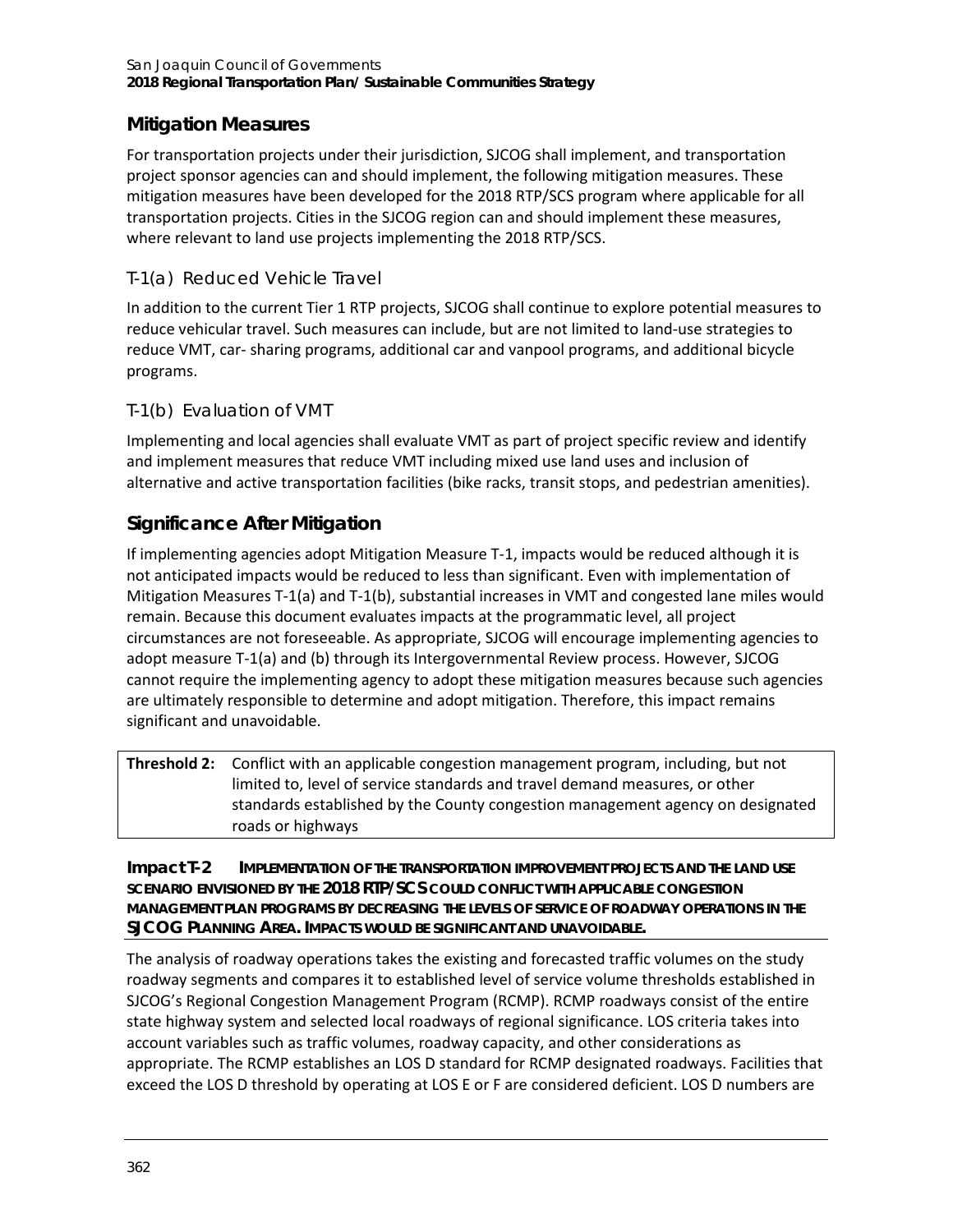provided i[n Table 44](#page-16-0) to show the percentage of lane miles nearing significance levels. Local agencies throughout San Joaquin County apply their own LOS standards for roadways in their jurisdictions.

|                 | Existing (2015)   |         | Year 2042 No Project |                | Year 2042 Plan    |                |
|-----------------|-------------------|---------|----------------------|----------------|-------------------|----------------|
| <b>LOS</b>      | <b>Lane Miles</b> | Percent | <b>Lane Miles</b>    | <b>Percent</b> | <b>Lane Miles</b> | <b>Percent</b> |
| C or better     | 18,958            | 96.74%  | 18.492               | 92.77%         | 20.459            | 94.19%         |
| D               | 298               | 1.52%   | 710                  | 3.56%          | 651               | 3.00%          |
| Deficient E - F | 340               | 1.74%   | 732                  | 3.67%          | 611               | 2.81%          |
| Total           | 19,596            | 100.00% | 19.934               | 100.00%        | 21,721            | 100.00%        |

<span id="page-16-0"></span>**Table 44 Congested Lane Miles Summary**

[Table 44](#page-16-0) provides a summary of roadway lane- miles within San Joaquin County that are estimated to operate at different levels of service in the various scenarios evaluated during peak hours. As shown, the proportion of deficient roadway lane-miles (i.e., operating at LOS E or F) is anticipated to increase, from about 1.74 percent under current conditions to 2.81 percent under future conditions with implementation of the 2018 RTP/SCS. This result reflects the overall increase in vehicular travel and delay discussed above. Compared to the No Project Alternative, the 2018 RTP/SCS would result in 20% less congested lane miles.

Impacts on the region's roadway operations resulting from implementation of the proposed 2018 RTP/SCS are considered potentially significant . Measures intended to reduce vehicle travel and improve LOS are part of the 2018 RTP/SCS. These include increasing transit use ridesharing and other measures to reduce demand on the transportation system; investments in non-motorized transportation; seeking to optimize land use/transportation connection; other travel demand measures described in in local agency General Plans; and key roadway investments targeted to reduce congestion levels and improve LOS. Even with the inclusion of these projects and measures, transportation impacts under T-2 would be potentially significant.

### **Mitigation Measures**

SJCOG shall implement the following mitigation measures. These mitigation measures have been developed for the 2018 RTP/SCS program where applicable for all transportation projects.

### *T-2 LOS Deficient Roadways - Reduced Congestion and Alternatives*

SJCOG shall inform jurisdictions with projected LOS E and F roadway segments under the Plan of the potential need to develop a Deficiency Plan under the San Joaquin Regional Congestion Management Program at some point before 2042. SJCOG shall work with these agencies to identify and encourage changes that would increase use of alternative transportation and other means to reduce congestion.

### **Significance After Mitigation**

Even with implementation of Mitigation Measure T-2, it is anticipated that LOS E and F deficiencies would occur. Therefore, this impact remains significant and unavoidable..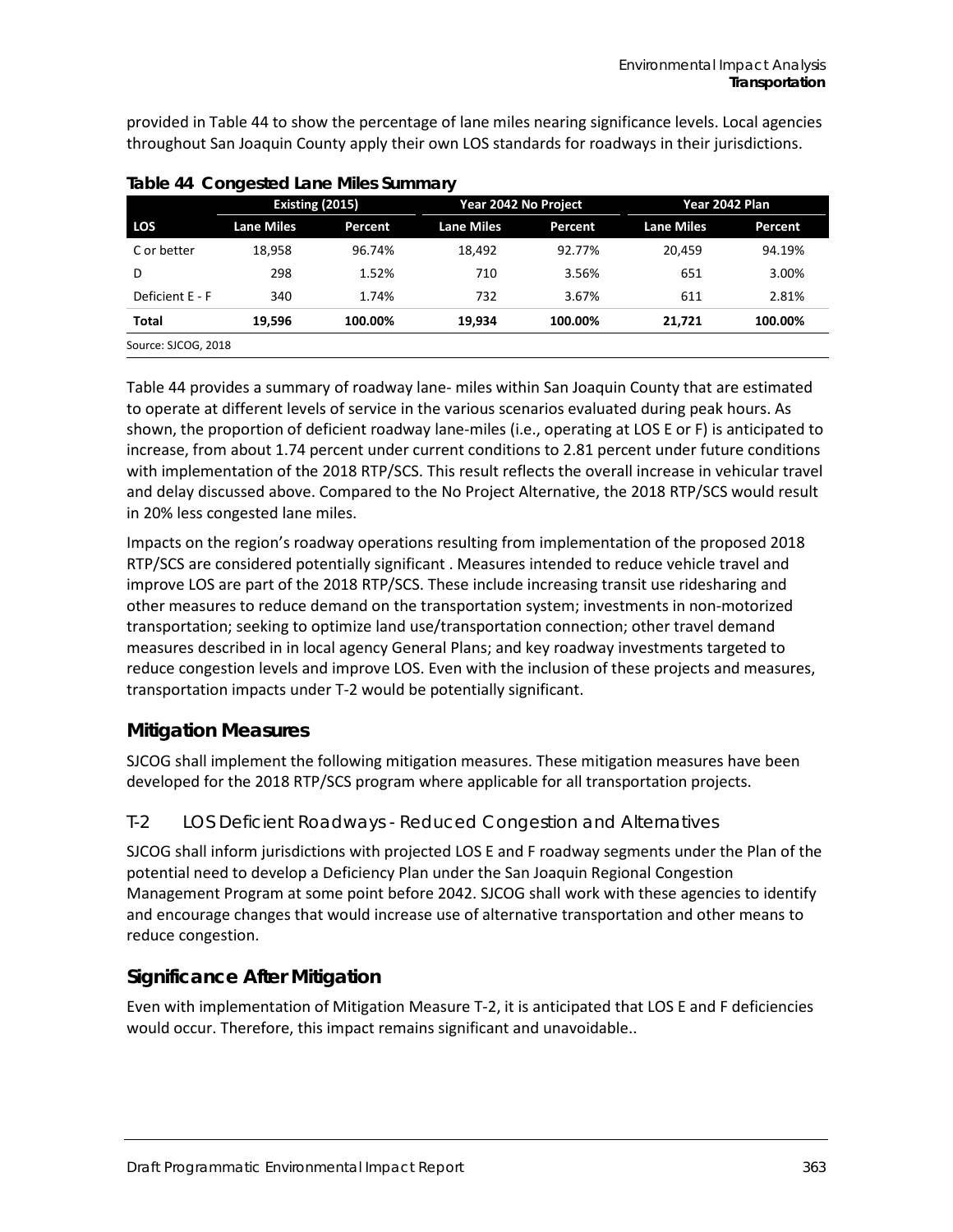**Threshold 3:** Substantially increase hazards due to a design feature (e.g., sharp curves or dangerous intersection

#### **Impact T-3 IMPLEMENTATION OF THE TRANSPORTATION IMPROVEMENT PROJECTS AND THE LAND USE SCENARIO ENVISIONED BY THE 2018 RTP/SCS COULD GENERATE NEW DESIGN FEATURE HAZARDS IN THE SJCOG PLANNING AREA. IMPACTS WOULD BE SIGNIFICANT BUT MITIGABLE***.*

While the 2018 RTP/SCS would not in itself result in increased hazards due to design feature (e.g., sharp curves or dangerous intersections) or increase conflicts between incompatible uses (e.g., farm equipment and other vehicular traffic), traffic hazards could result from the design of the individual projects envisioned by the Plan. Moreover, development in urban areas would increase the number of residents in the region proximate to transit and in areas with good opportunities for walking and biking, making it imperative that facilities designed for these non-automobile modes are designed to enhance the safety of transit riders, bicyclists and pedestrians.

Impacts from design features or incompatible uses due to projects included in the proposed 2018 RTP/SCS would be potentially significant.

### **Mitigation Measures**

For transportation projects under their jurisdiction, SJCOG shall implement, and transportation project sponsor agencies can and should implement, the following mitigation measures. This mitigation measure has been developed for the 2018 RTP/SCS program where applicable for all transportation projects. Cities in the SJCOG region can and should implement these measures, where relevant to land use projects implementing the 2018 RTP/SCS.

### *T-3: Safety Measures*

Implementing and local agencies shall make safety a prime objective in the design of RTP projects, and shall plan to avoid, remedy, or mitigate such impacts in the course of project-level development and environmental review, including when incorporating active transportation and transit features into roadway projects.

### **Significance After Mitigation**

It is anticipated that standard design practices will produce safe projects, even when incorporating active transportation and transit features into roadway projects, and with the incorporation of this impacts would be significant but mitigable.

#### **Threshold 4:** Result in inadequate emergency access

#### **Impact T-4 IMPLEMENTATION OF THE TRANSPORTATION IMPROVEMENT PROJECTS AND THE LAND USE SCENARIO ENVISIONED BY THE 2018 RTP/SCS COULD RESULT IN CONGESTION WHICH WOULD RESULT IN EMERGENCY ACCESS CONFLICTS. IMPACTS WOULD BE LESS THAN SIGNIFICANT***.*

While the 2018 RTP/SCS would generally enhance mobility and access to destinations (including access for emergency vehicles) as compared to the future baseline, by 2042 congestion would increase which could adversely impact emergency access. Before 2018 RTP/SCS projects are implemented by local jurisdictions, all projects as applicable would undergo further environmental and technical analysis that would include evaluation of impacts by emergency and public services.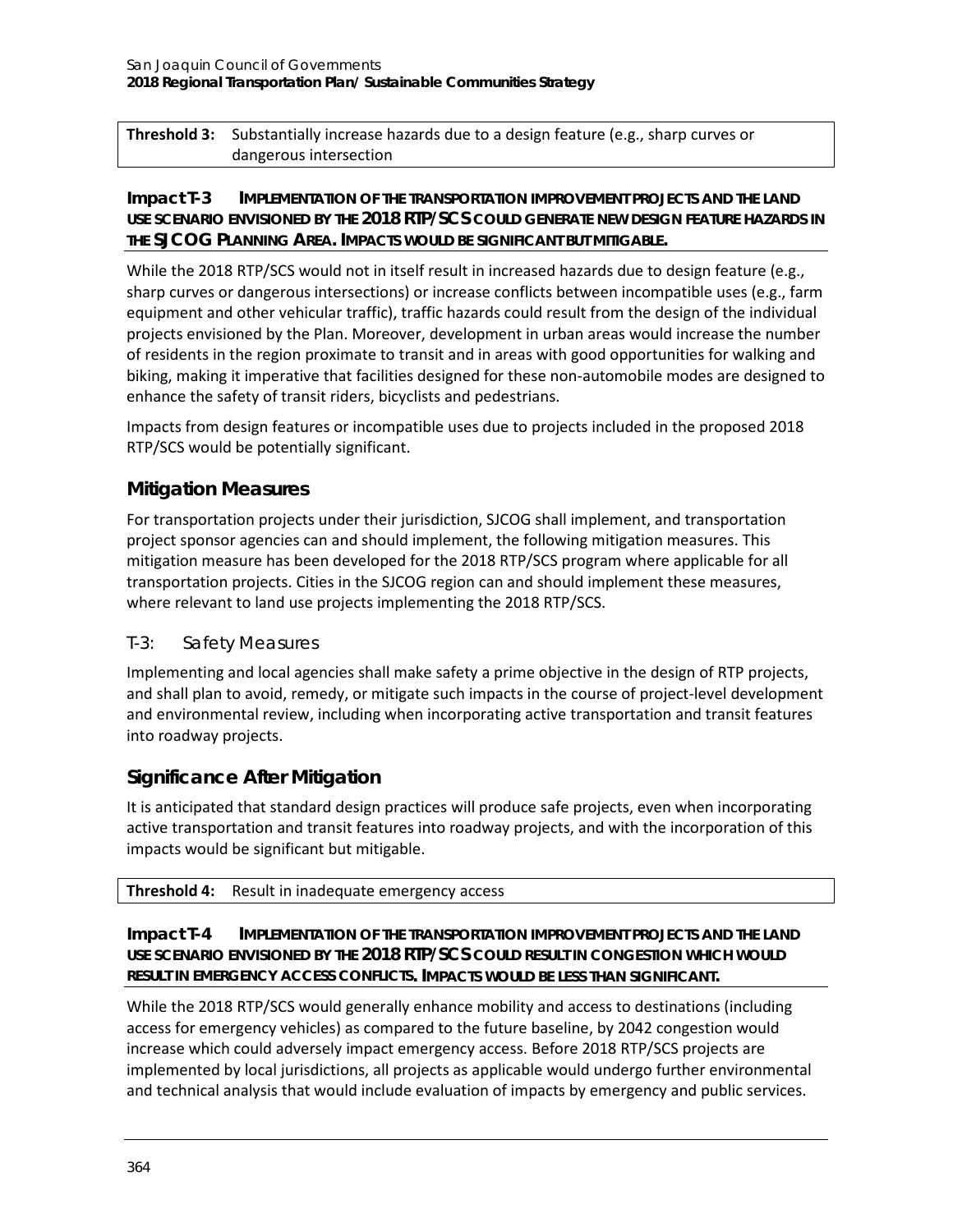The implementing and local agencies would use these subsequent analyses to ensure adequate access for emergency and public safety vehicles in the design of individual RTP projects. Emergency vehicles are required to be given right of way during emergencies (lights and sirens), which would continue to be true in the future, allowing emergency vehicles to avoid some congestion.

Existing regulations provide that any work within existing Caltrans rights of way would have to comply with Caltrans permitting requirements. This includes a traffic control plan that adheres to the standards set forth in the California Manual of Uniform Traffic Control Devices (MUTCD) (Caltrans 2014).[14](#page-18-0) As part of these requirements, there are provisions for coordination with local emergency services, training for flagmen for emergency vehicles traveling through the work zone, temporary lane separators that have sloping sides to facilitate crossover by emergency vehicles, and vehicle storage and staging areas for emergency vehicles. Local and transit agency requirements also provide for construction work during off-peak hours, flaggers, detours, and requiring at least two points of ingress/egress to residential developments for emergency access. For these reasons, impacts associated with inadequate emergency access would be less than significant.

#### **Mitigation Measure**

No mitigation required.

#### **Significance After Mitigation**

Impacts would be less with significant without mitigation.

**Threshold 5:** Conflict with adopted policies, plans, or programs regarding public transit, bicycle or pedestrian facilities, or otherwise decrease the performance or safety of such facilities

**Impact T-5 IMPLEMENTATION OF THE TRANSPORTATION IMPROVEMENT PROJECTS AND THE LAND USE SCENARIO ENVISIONED BY THE 2018 RTP/SCS WOULD PROVIDE FOR TRANSIT AND ACTIVE TRANSPORTATION PROJECTS IN THE SJCOG PLANNING AREA TO IMPROVE PERFORMANCE AND SAFETY OF SUCH FACILITIES. IMPACTS WOULD BE LESS THAN SIGNIFICANT***.*

The 2018 RTP/SCS includes a series of individual improvement projects and programs (including a substantial number of public transit, bicycle and trail, and pedestrian projects) to enhance the region's multi-modal transportation system. The transportation improvement projects listed in the 2018 RTP/SCS envisions over 800 additional Class I, II, and III bike lane miles and provides for intercity and interregional bus and rail transit investments that increase travel interaction between the region and the Bay Area, as well as the Sacramento area and San Joaquin Valley communities. These RTP projects are consistent with adopted policies, plans, or programs regarding public transit, bicycle, or pedestrian facilities. The lead agency would use subsequent analyses to ensure adequate access for transit and active mode users in the design of projects entailed by the 2018 RTP/SCS.

While the Plan would generally enhance mobility for transit and active modes, it also contains roadway projects that have the potential to create conflicts between motorists and transit riders, pedestrians and cyclists. But as discussed under Impact T-4, standard practices in the development and environmental review of transportation projects, performance and safety factors of the project,

-

<span id="page-18-0"></span><sup>14</sup> Caltrans Manual on Uniform Traffic Control Devices available online at

http://www.dot.ca.gov/hq/traffops/engineering/mutcd/ca\_mutcd2014rev1.htm.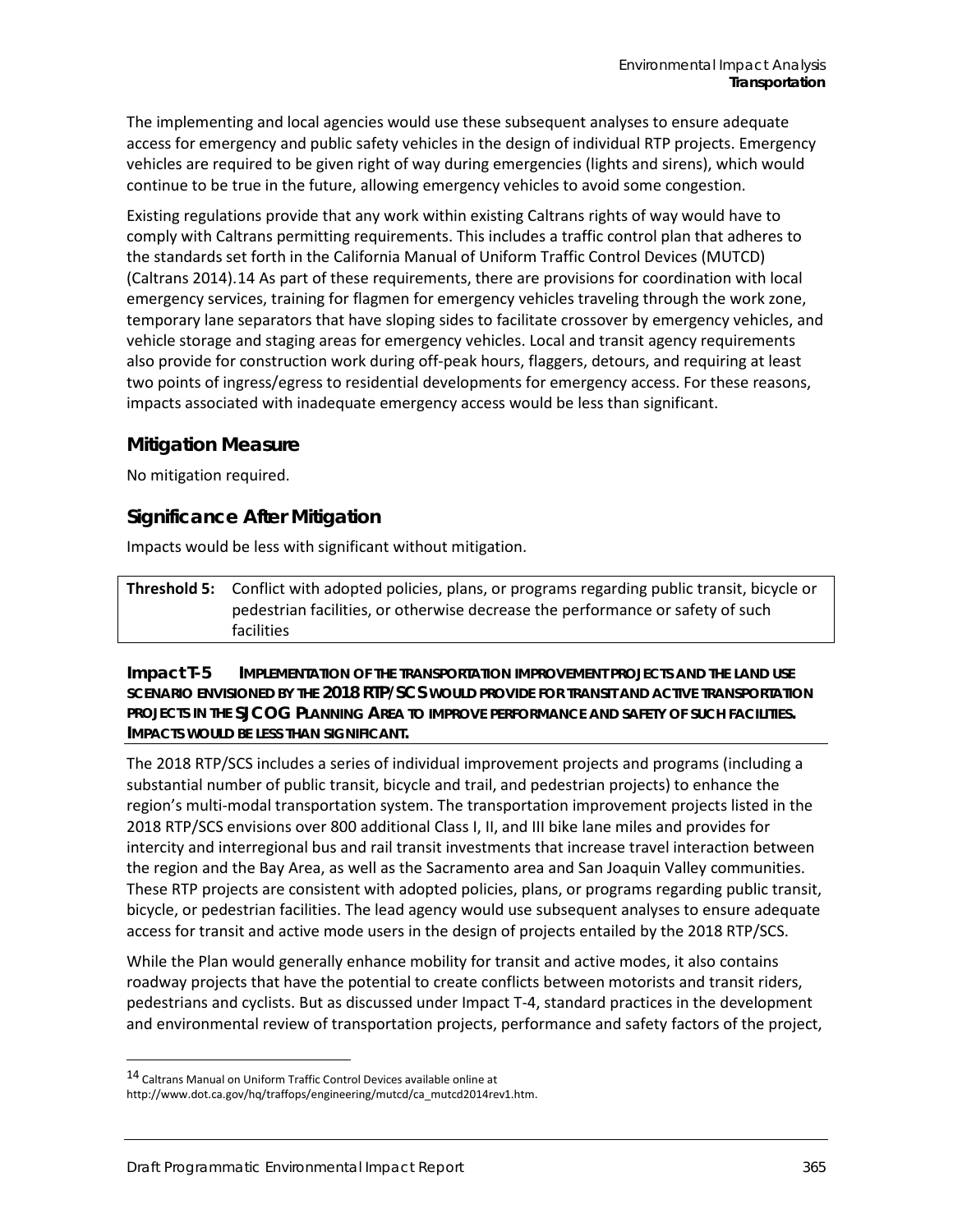including active transportation features, are part of standard procedures and Best Management Practices. Potential impacts resulting from Impact T-5 would be less than significant.

### **Mitigation Measure**

No mitigation required.

### **Significance After Mitigation**

Impacts would be less with significant without mitigation.

### **c. Cumulative Impacts**

The 2018 RTP/SCS is a cumulative plan by design that integrates transportation investments with land use strategies for San Joaquin County that shares, or is connected by, common economic, social and environmental characteristics with its surrounding counties. As such, the analysis of transportation and traffic impacts presented above is a cumulative analysis compliant with the requirements of CEQA. However, the following cumulative impact analysis discussion has been prepared to evaluate whether the 2018 RTP /SCS would contribute additional traffic delays, congestion, or other such transportation impacts to areas beyond the SJCOG region. Movement within, through, and beyond the SJCOG region is necessary for commuters, personal travel and goods movement. Thus, this cumulative analysis focuses on the potential impacts on the transportation network within the adjoining counties to SJCOG; Contra Costa County to the west, Sacramento to the north, Amador and Calaveras Counties to the east, and Stanislaus County to the south.

Implementation of the 2018 RTP/SCS would result in an increase in density and land use development over the next 25 years. The No Project Alternative is expected to accommodate the same increase in total population as the proposed Plan. Under the No Project Alternative land use changes could affect jurisdictions outside the region, by setting a precedent for and/or urbanization; such impacts would be cumulatively considerable. The 2018 RTP/SCS would decrease congestion potentially making it easier for people to live and work outside the region, thereby inducing land uses changes and increasing congestion outside the region, these impacts also could be cumulatively considerable.

While the majority of the VMT would be expected to remain within the SJCOG region, some portion of the VMT would inevitably extend to areas within adjoining counties. The most reasonable assumption is that VMT to adjoining counties would be concentrated to the most heavily travelled roadways in the counties with the highest relative employment, Interstates 5 and 205, and SR 99. The increased VMT in adjoining areas would contribute to traffic delays and congestion given that increases would be on major commuter routes and heavily travelled roadways in the adjoining counties, and that these counties are also expected to experience increased population growth into the future. Thus, cumulative impacts on traffic operations would be significant and the 2018 RTP/SCS contribution to congestion and traffic in adjoining areas would be cumulatively considerable.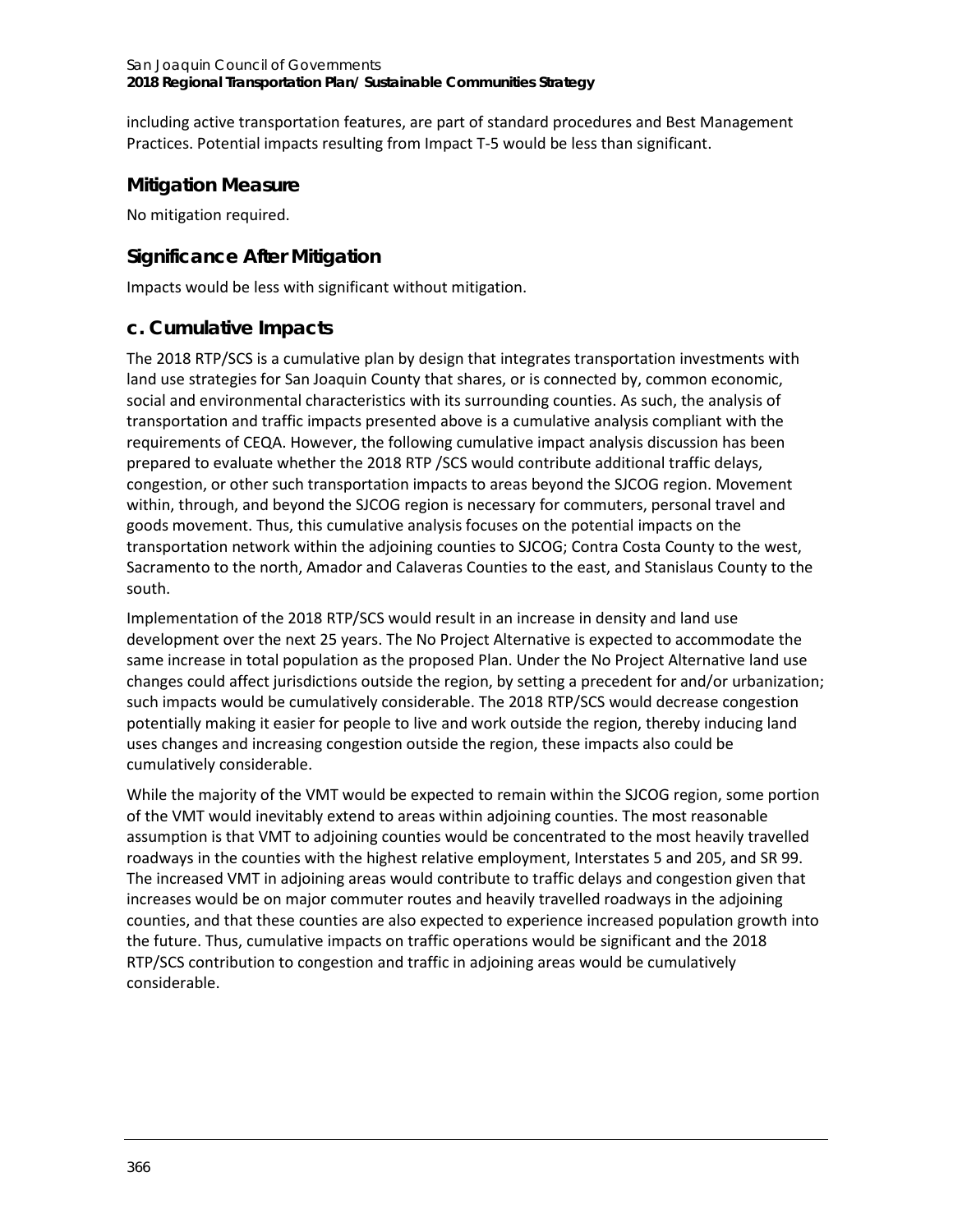# 4.15 Tribal Cultural Resources

This section evaluates potential effects on tribal cultural resources related to implementation of the 2018 RTP/SCS.

## 4.15.1 Setting

The prehistoric populations of San Joaquin County included the Miwok in the north and Northern Valley Yokuts in the south.

Miwok populations focused their settlements alongside the waterways of the Sierra Nevada north from the Cosumnes River south to the Calaveras River and in California's central valley as far west as Mount Diablo. Miwok villages were the primary political unit and consisted of as many as two dozen to several hundred individuals. Miwok subsistence relied upon hunting, fishing, and the gathering of acorns (Levy 1978).

Northern Valley Yokuts populations were concentrated along waterways in the San Joaquin River. Settlements were typically composed of single-family dwellings, sweathouses, and ceremonial structures. Subsistence revolved around water resources in the San Joaquin Valley, with a focus on salmon and acorns (Wallace 1978).

### **a. Regulatory Setting**

### **Assembly Bill 52**

California Assembly Bill 52 of 2014 (AB 52) was enacted on July 1, 2015 and expands CEQA by defining a new resource category, "tribal cultural resources." AB 52 establishes that "A project with an effect that may cause a substantial adverse change in the significance of a tribal cultural resource is a project that may have a significant effect on the environment" (PRC Section 21084.2). It further states that the lead agency shall establish measures to avoid impacts that would alter the significant characteristics of a tribal cultural resource, when feasible (PRC Section 21084.3). PRC Section 21074 (a)(1)(A) and (B) defines tribal cultural resources:

- 1. "Sites, features, places, cultural landscapes, sacred places, and objects with cultural value to a California Native American tribe" and meets either of the following criteria: Listed or eligible for listing in the California Register of Historical Resources, or in a local register of historical resources as defined in Public Resources Code section 5020.1(k), or
- 2. A cultural resource determined by the lead agency, in its discretion and supported by substantial evidence, to be significant pursuant to criteria set forth in subdivision (c) of Public Resources Code Section 5024.1. In applying the criteria set forth in subdivision (c) of Public Resource Code Section 5024.1, the lead agency shall consider the significance of the resource to a California Native American tribe.

AB 52 also establishes a formal consultation process for California tribes regarding those resources. The consultation process must be completed before a CEQA document can be certified. AB 52 requires that lead agencies "begin consultation with a California Native American tribe that is traditionally and culturally affiliated with the geographic area of the proposed project." Native American tribes to be included in the process are those that have requested notice of projects proposed within the jurisdiction of the lead agency.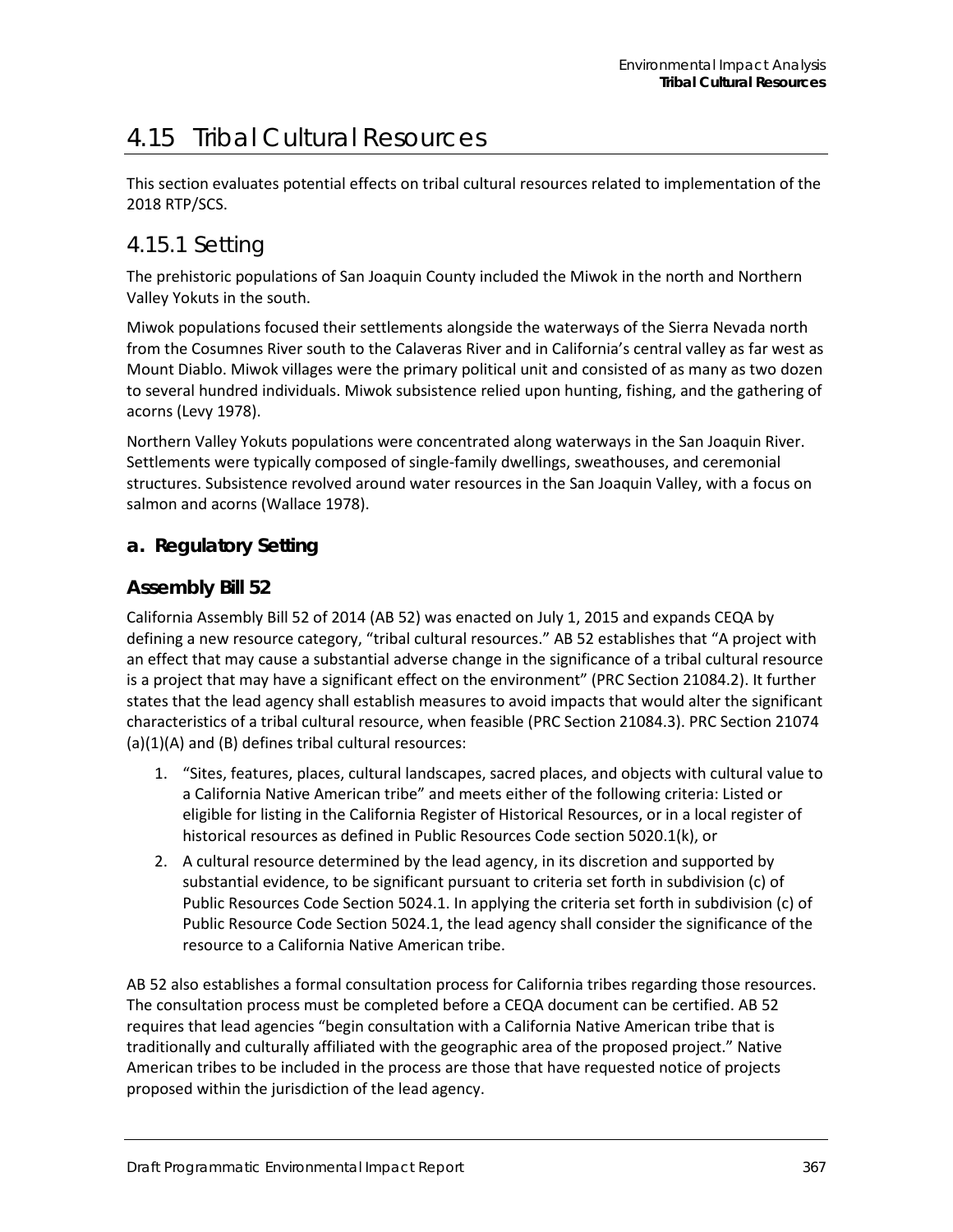### **Senate Bill 18**

California Government Code §65352.3 (adopted pursuant to the requirements of SB 18) requires local governments to contact, refer plans to, and consult with tribal organizations prior to making a decision to adopt or amend a general or specific plan. The tribal organizations eligible to consult have traditional lands in a local government's jurisdiction, and are identified, upon request, by the Native American Heritage Commission (NAHC). As noted in the California Office of Planning and Research's Tribal Consultation Guidelines (2005), "The intent of SB 18 is to provide California Native American tribes an opportunity to participate in local land use decisions at an early planning stage, for the purpose of protecting, or mitigating impacts to, cultural places."

## **b. Existing Conditions**

SJCOG conducted AB 52 consultation for the 2018 RTP/SCS. This consultation included written communication with the Buena Vista Rancheria Band of Me-Wuk Indians and the Ione Band of Miwok Indians to invite them to participate in the RTP/SCS Working Group. Neither tribe opted to participate.

Written communications between SJCOG and the Buena Vista Rancheria and Ione Band is provided in Appendix E.

# 4.15.2 Impact Analysis

### **a. Methodology and Significance Thresholds**

Appendix G of the State CEQA Guidelines identifies the following criteria for determining whether a project's impacts would have a significant impact to tribal cultural resources:

- 1. Would the project cause a substantial adverse change in the significance of a tribal cultural resource, defined in Public Resources Code section 21074 as either a site, feature, place, cultural landscape that is geographically defined in terms of the size and scope of the landscape, sacred place, or object with cultural value to a California Native American tribe, and that is:
	- a. Listed or eligible for listing in the California Register of Historical Resources, or in a local register of historical resources as defined in Public Resources Code section 5020.1(k), or
	- b. A resource determined by the lead agency, in its discretion and supported by substantial evidence, to be significant pursuant to criteria set forth in subdivision (c) of Public Resources Code section 5024.1. In applying the criteria set forth in subdivision (c) of Public Resource Code section 5024.1, the lead agency shall consider the significance of the resource to a California Native American tribe.

### **b. Project Impacts and Mitigation Measures**

This section describes generalized tribal cultural resources impacts associated with the 2018 RTP/SCS. Due to the programmatic nature of the 2018 RTP/SCS, a precise, project-level analysis of the specific impacts associated with individual transportation and land use projects is not possible at this time. However, all projects under the 2018 RTP/SCS that are subject to CEQA must comply with AB 52. In general, implementation of proposed transportation improvements and future projects under the land use scenario envisioned by the 2018 RTP/SCS could result in tribal cultural resources impacts as described in the following section.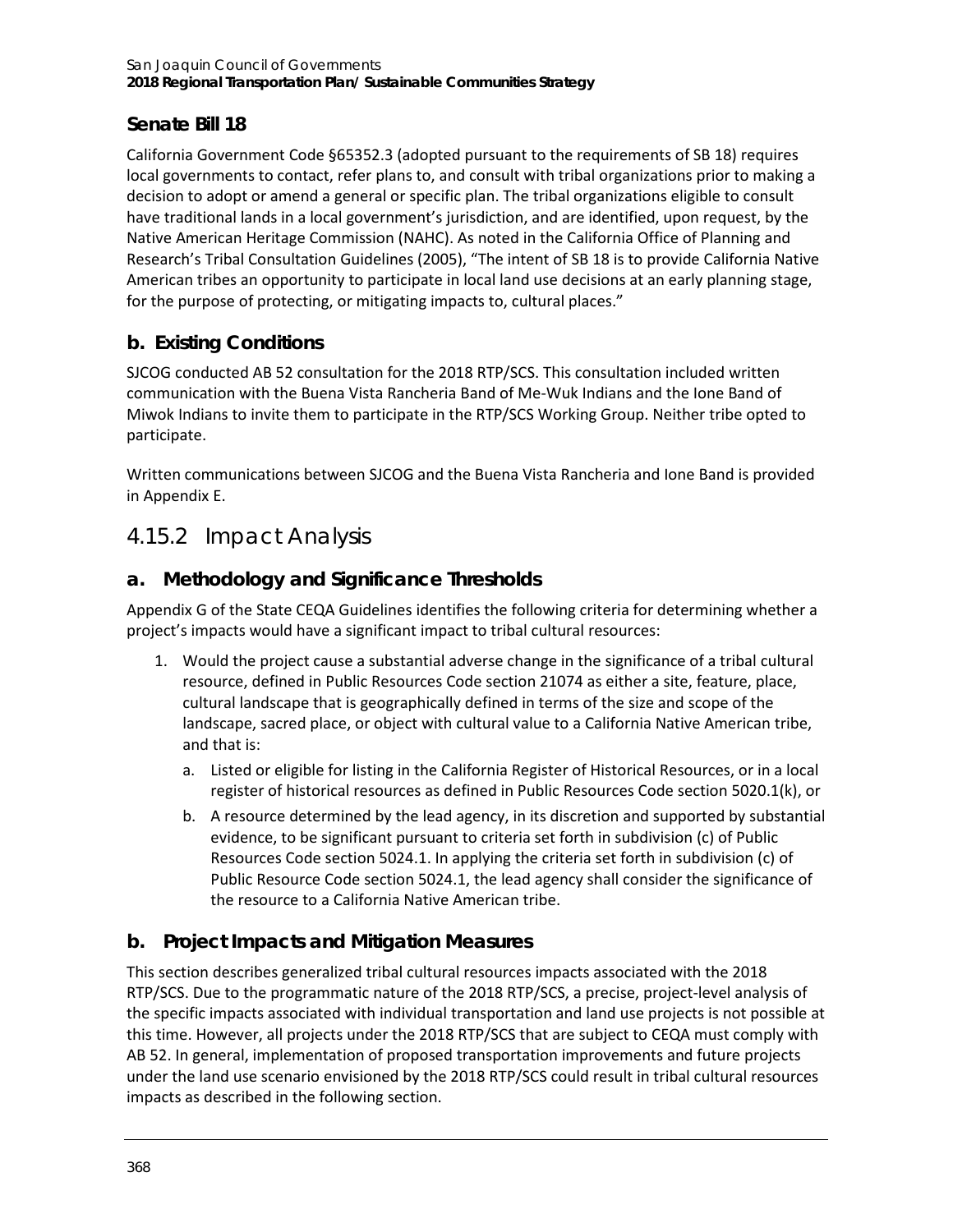#### **Threshold 1:** Cause a substantial adverse change in the significance of a tribal cultural resource, defined in Public Resources Code section 21074 as either a site, feature, place, cultural landscape that is geographically defined in terms of the size and scope of the landscape, sacred place, or object with cultural value to a California Native American tribe

#### **IMPACT TCR-1 IMPLEMENTATION OF PROPOSED TRANSPORTATION IMPROVEMENTS AND FUTURE PROJECTS FACILITATED BY THE LAND USE SCENARIO ENVISIONED IN THE 2018 RTP/SCS HAVE THE POTENTIAL TO IMPACT TRIBAL CULTURAL RESOURCES. IMPACTS WOULD BE SIGNIFICANT BUT MITIGABLE.**

Potential tribal cultural resources are likely to be present throughout the SJCOG region. Therefore, it is possible to encounter tribal cultural resources during implementation of the transportation improvement projects listed in the 2018 RTP/SCS and the land use scenario envisioned by the 2018 RTP/SCS. Effects on tribal cultural resources are highly dependent on the individual project site conditions and the characteristics of the proposed project. Impacts to tribal cultural resources may include damage or destruction of the resources. Adherence to the requirements of AB 52 would ensure consultation with local California Native Americans on a project-by-project basis and the identification of appropriate project-specific mitigation measures. If AB 52 consultation determines that a specific transportation or land use project could cause a substantial adverse change in the significance of a tribal cultural resource, the impact would be potentially significant.

### **Mitigation Measures**

For transportation projects under their jurisdiction, SJCOG shall implement, and transportation project sponsor agencies can and should implement, the following mitigation measure developed for the 2018 RTP/SCS program where applicable for transportation projects that would substantially impact tribal cultural resources. Municipalities in the SJCOG region can and should implement this measure, where relevant to land use projects implementing the 2018 RTP/SCS.

### *TCR-1 Tribal Cultural Resources Impact Minimization*

If the project sponsor determines that a project may cause a substantial adverse change to a tribal cultural resource, identified through project-specific AB 52 consultation, and measures are not otherwise identified in the consultation process required under PRC Section 21080.3.2, project sponsors shall implement the following measures where feasible and necessary to address sitespecific impacts to avoid or minimize the significant adverse impacts:

- Avoidance and preservation of the resources in place, including, but not limited to: planning and construction to avoid the resources and protect the cultural and natural context, or planning greenspace, parks, or other open space, to incorporate the resources with culturally appropriate protection and management criteria.
- **Treating the resource with culturally appropriate dignity taking into account the tribal** cultural values and meaning of the resource, including, but not limited to, the following:
- Protecting the cultural character and integrity of the resource
- **Protecting the traditional use of the resource**
- **Protecting the confidentiality of the resource.**
- Permanent conservation easements or other interests in real property, with culturally appropriate management criteria for the purposes of preserving or utilizing the resources or places.